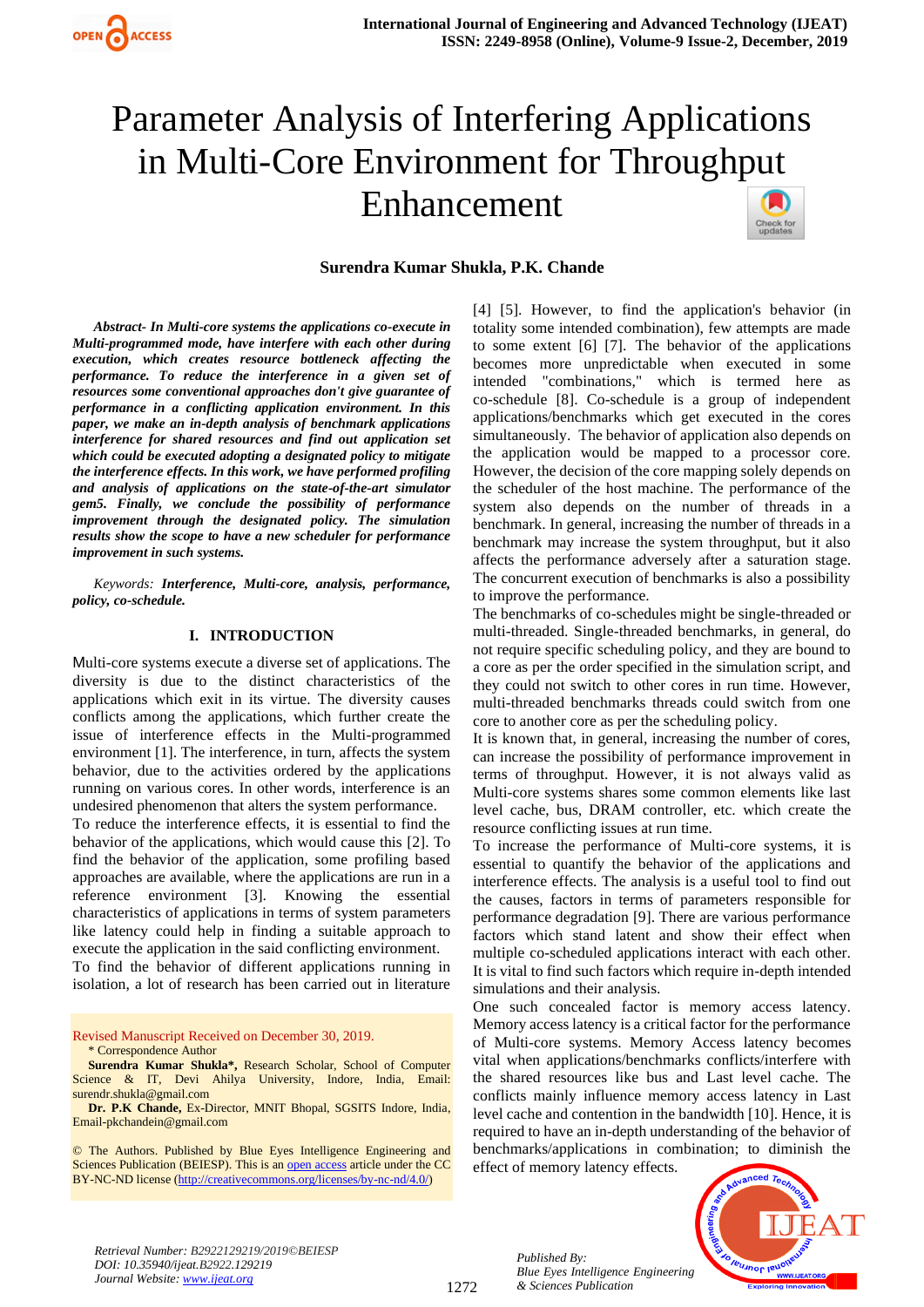Analysis of system parameters like miss rate, bandwidth utilization, the total numbers of branches committed, etc

Are proved to be beneficial to find out the hidden causes of the performance degradation in Multi-core systems, [11]. However, the system parameters behavior is observed to be different from different application combinations, which calls for an in-depth approach precisely interpret the outcome of the execution of the application in terms of performance [12].

For example, on an application execution scenario, a higher value of bandwidth utilization indicates the performance improvement, mainly when an application executes in isolation. In another scenario, the same parameter indicates the performance degradation when co-scheduled applications cause conflicts for shared resources, and miss rate increases, which means we need to pay attention to the phenomenon, which causes performance degradation.

Further, in a situation, the performance improvement in terms of IPC; the higher value of bandwidth parameter could be beneficial for the performance in a scenario when bandwidth has a higher requirement, and it is provided to the needy applications. In another situation, it might be that the bandwidth is available to the application, but due to co-schedule characteristics/conflicts, it is remaining underutilized.

In conclusion, the Parameter behavior and its interpretation change as per the characteristics of the application and their coexistence with other applications. There seems to be a serious need to have a precise classification of applications combination and correct interpretation of the parameters in distinct scenarios. This proposition is important, which would address the said observation in a holistic manner for which a new scheduling policy would be required.

Therefore the accurate interpretation of the system parameters would help in mitigating the effect of application/co-schedule [13] interference, which affects the Multi-core system performance severely. The interference effects are low-level effects whose identification would require a detailed simulation of application co-schedules and analysis of the system parameters.

It means appropriate parameters like bandwidth consumption, data bus utilization, and the number of branches is required to extract from the co-schedules. And a detailed analysis would be required on the parameter behavior. Thus Parameters and their correlation would be useful to have a holistic view of the interference.

The simulation and analysis of the designated co-schedules would require a specialized policy through which the interference scenario could be created by executing the applications, first in isolation and then in combinations. Here we consider an execution environment in terms of the processor cores, L1 and L2 cache size, bandwidth size, type of core used for the simulation, and a process to execute the benchmarks in a varied situation, at length, to see effects on the parameters of the co-schedules.

In this research work, our contribution is mentioned below-

- We have simulated the Mi-bench applications in In-order and Out-of-order-core in isolation and measured system parameters.
- We simulated the applications in the form of co-schedules with varied sizes (2, 4 and 8) under In-order and Out-of-order cores. And measured the system performance in terms of performance metrics, Weighted IPC and Average normalized turnaround time (ANTT)

*Retrieval Number: B2922129219/2019©BEIESP*

*DOI: 10.35940/ijeat.B2922.129219 Journal Website[: www.ijeat.org](http://www.ijeat.org/)*

- We have done a critical analysis of application behavior when executed in isolation and an intended combination.
- We have explored the possibility of mapping the conflicting co-schedules with the appropriate policy, which might diminish the interference effects.
- Finally, we have prepared a roadmap to automate the interference removal process through a holistic policy scheduler.

The rest of the paper is organized as, in section-II, we have done the critical review of the work done in the profiling of benchmarks and related performance measurement process, section-II has covered the simulation setup and performance metrics used for the evaluation of results. In section-IV, we have presented the simulation results in terms of graphs. Section-V describes the critical analysis of results found in the profiling. Finally, we have concluded the research work in section-VI.

In the next section, we have surveyed profiling approaches.

## **II. REVIEW OF PREVIOUS WORK**

To find the application's behavior their characterization is essential. Various research efforts have made in this direction. One of the most popular approaches for characterizing the benchmarks is through the simulation tools. The popular application characterization tool, which is used for many years in computer architecture research, which has an active user community, is the gem5 [14]. The gem5 simulation tool could characterize the applications in SE (System emulation) and Full mode. In SE mode, executable binary is profiled using the ISA of the host machine through system calls. Whereas, in Full mode, the applications are executed using the actual ISA and disk image of the target architecture. Gem5 supports two types of processor core known as-In-order and Out-of-order [15]. In-order core executes the applications in the program order, whereas the Out-of-order core does not consider the program flow and executes an instruction whose data is available.

Using the gem5 simulation tool, various researchers have done the characterization of applications in isolation as well as in the intended combination (multi-programmed mode). Mi-bench, SPLASH-2, and PARSEC [16][17][18] are well-known Open source benchmarks used for many years in Multi-core architecture research.

#### **A. Characterization in Isolation**

There are some conventional policies like increasing the L1 and L2 cache size mentioned in the literature to perform the simulation and analysis of interference effects in the system and analyzing the effect on the performance. The analysis revealed that increasing the cache size reduces the conflicts for memory bandwidth and shared L2 cache, which in turn mitigates the interference effect to some extent and increases the performance [19]. In the same line, to find the characteristics of applications in isolation, Mi-bench applications are simulated on X86 and ARM processors considering the in-order and Out-of-order processor cores [20]. The performance metrics like energy consumption, CPI, L2 miss rate, bandwidth utilization, etc, are measured after the simulation. These metrics have used to find the application behavior.

*Published By: Blue Eyes Intelligence Engineering & Sciences Publication* 

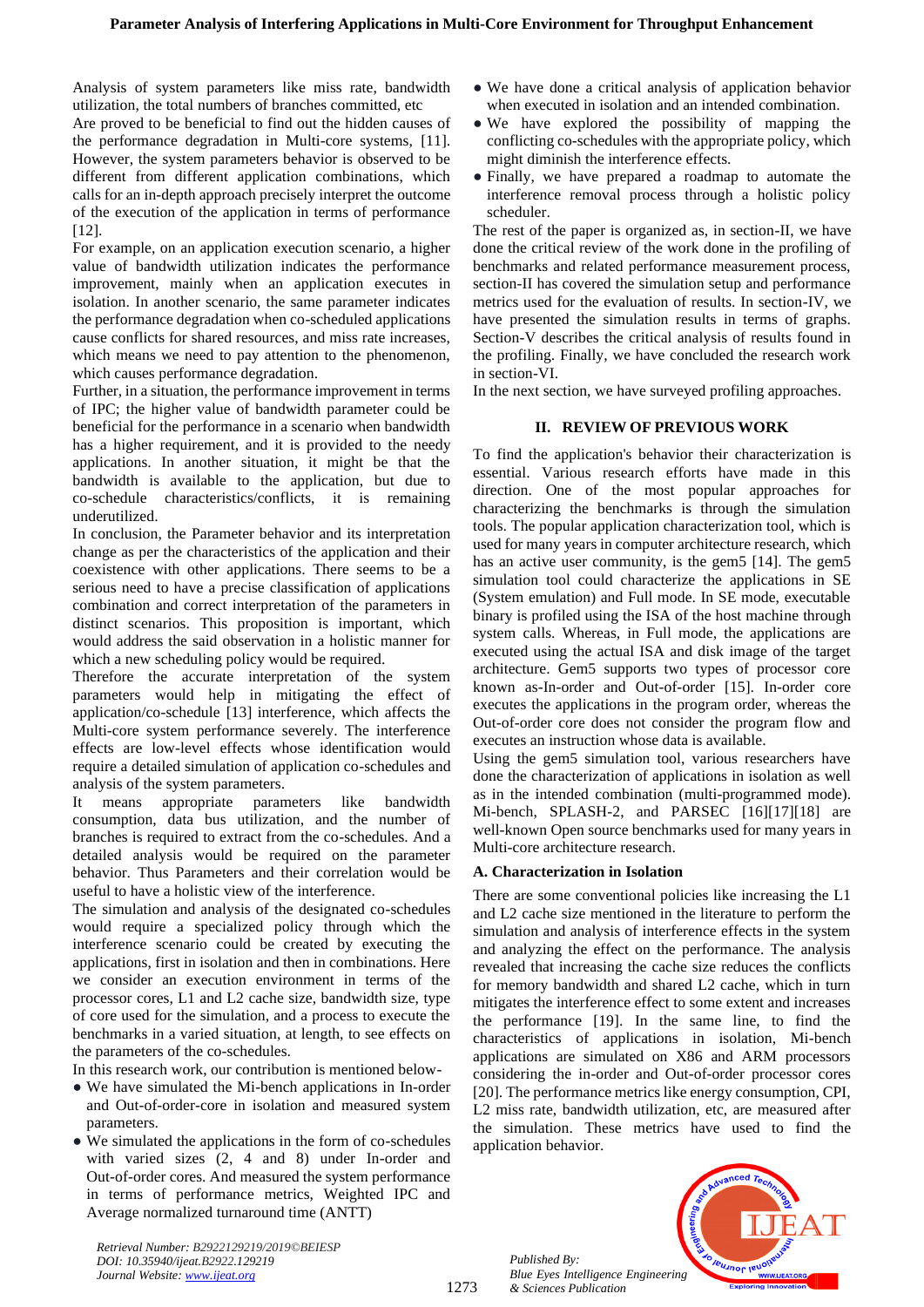

The simulation results detail important system parameters responsible for application behavior. However, the analysis is limited to the single benchmarks and does not consider the interference effect when multiple benchmarks execute simultaneously.

In another context, some studies revealed that the L1-cache parameter does not have a significant impact on the performance. However, the Last level cache partitioning is identified as a vital source for performance degradation, which is further proved by the experiments done on micro-benchmarks.

Finally, it is verified that partitioning the last level cache in applications interference environment could not always beneficial for performance improvement. [21]. To find the correlation of interference effect with memory access latency characterization of cache behavior is carried out through the reuse distance histogram model [22]. L2 cache miss rate is measured by considering L1 cache configuration as input and applying random and LRU cache replacement policies in the gem5 simulator. The profiling results are compared with the histogram model, and the accuracy is calculated through the absolute error.

To explore the behavior of media applications on heterogeneous systems, some experiments are carried out on the Gem5-gpu simulator [23]. The approach used for finding the application characteristic is conventional; some attributes of the system like cache and processor clock frequency are changed and the performance of the system is measured.

In other work, for addressing the interference issue, analysis through cache coloring approaches is also carried out [24]. Cache coloring is an effective approach to model the interference situation. Also, the said policy ensures that the data and instructions of different processor cores should be placed in the different cache sets. However, it requires special allocators for the distribution of instructions and data to make it independent. Also, accessing the data distributed through this policy in parallel is very difficult.

In the same line, to find the alternate of SRAM, comparative analysis of SRAM and STT-MRAM cache memories using the SPLASH-2 benchmarks is performed in the gem5 simulator [25]. The architecture considered for the simulation is X-86 and ARM. The purpose of the benchmark to quantify how SPLASH-2 benchmarks behavior changes considering the said memory types.

For finding the interference effects in real-time systems, the worst-case execution time is considered an effective approach [26]. The worst-case execution time helps on finding the 'severe interference situation' in real-time Multi-core systems, which determines the peak value of slow down an application would feel on the conflicting environments. This helps in estimating the minimum resource requirement of an application that executes in the mixed time-critical application execution environment.

In another context [27], for finding the behavior of gadgets like mobile phones it is found that we don't have sufficient and suitable programs to test the power and performance. Some research work prepared the benchmarks for mobile phones and integrated them with the gem5 simulator. The benchmarks include the typical user inputs like a scroll, typing, etc. The benchmarks are very effective when applications are used in isolation; however, how applications would behave in a concurrent way is the topic to be explored. In the same line, the characterization of Smartphone applications in terms of CPI parameters is carried out using

the simpoint and gem5 tools [28]. The simpoint is beneficial for verifying the performance of the applications which are in the testing phase and needs to be tested through a list of distinct design parameters. The simpoint and full simulation results are compared in terms of absolute error and it is found that the simpoint approach is having approximately the same accuracy as the full simulation.

#### **B. Characterization in Multi-programmed environment**

In the above section, it is found that most of the work of benchmark characterization considers the applications in isolation which covers the interference among the applications itself for the shared resources. However, in real-time systems, there are various applications run in a concurrent way.

To find the behavior of applications in terms of interference, running concurrently on Multi-core systems, some research efforts have made in the literature.

To find the behavior of the application on conflicting multi-programmed environment EEMBC MultiBench are executed concurrently in 64-many core architecture [29]. The simulation considered the single thread and multiple threads on each workload. The simulation explores the bandwidth saturation scenario and its effect on L1 cache miss penalties. In the mentioned experiment it is found that in many-core architecture increasing the number of concurrent workloads and threads are beneficial for the performance in terms of IPC.

In the same line, bandwidth utilization analysis is carried out to ensure the quality of service for the Multi-programmed applications, co-scheduled in the Multi-core environment using gem5 simulator [30]. The analysis done through the various bandwidth partitioning approaches like square root, proportional and the performance is measured through the multi-programmed performance metrics like harmonic weighted speedup, minimum fairness, weighted speedup, and sum-of-IPCs.

Various simulations carried out in gem5 simulator covers state-of-the-art applications like No-SQL, big data, etc. [31**]**. In these simulations, a comparative analysis of No-SQL benchmarks is done in terms of system parameters related to the memory hierarchy. The analysis explores the behavior of data-intensive applications using the gem5 simulator in full system mode. The main objective of the analysis is to know whether the characteristics of No-SQL applications are similar to the well known parallel benchmark applications like SPEC, PARSEC, and NAS. The said benchmarks similarity in terms of system parameters might be used to utilize the existing optimization approaches of well-known benchmarks to the contemporary database applications. The results show that despite having the distinct specification of No-SQL databases they all show uniform behavior for the cache hierarchy. Analysis of memory interferences in terms of memory access delay for the parallel memory operations performed in the Multi-core systems [32]. The analysis considers that each processor core could generate a parallel memory request for the DRAM controller. The parallel request for memory is possible due to approaches like non-blocking, speculative execution and Out-of-order instruction execution.



*Retrieval Number: B2922129219/2019©BEIESP DOI: 10.35940/ijeat.B2922.129219 Journal Website: [www.ijeat.org](http://www.ijeat.org/)*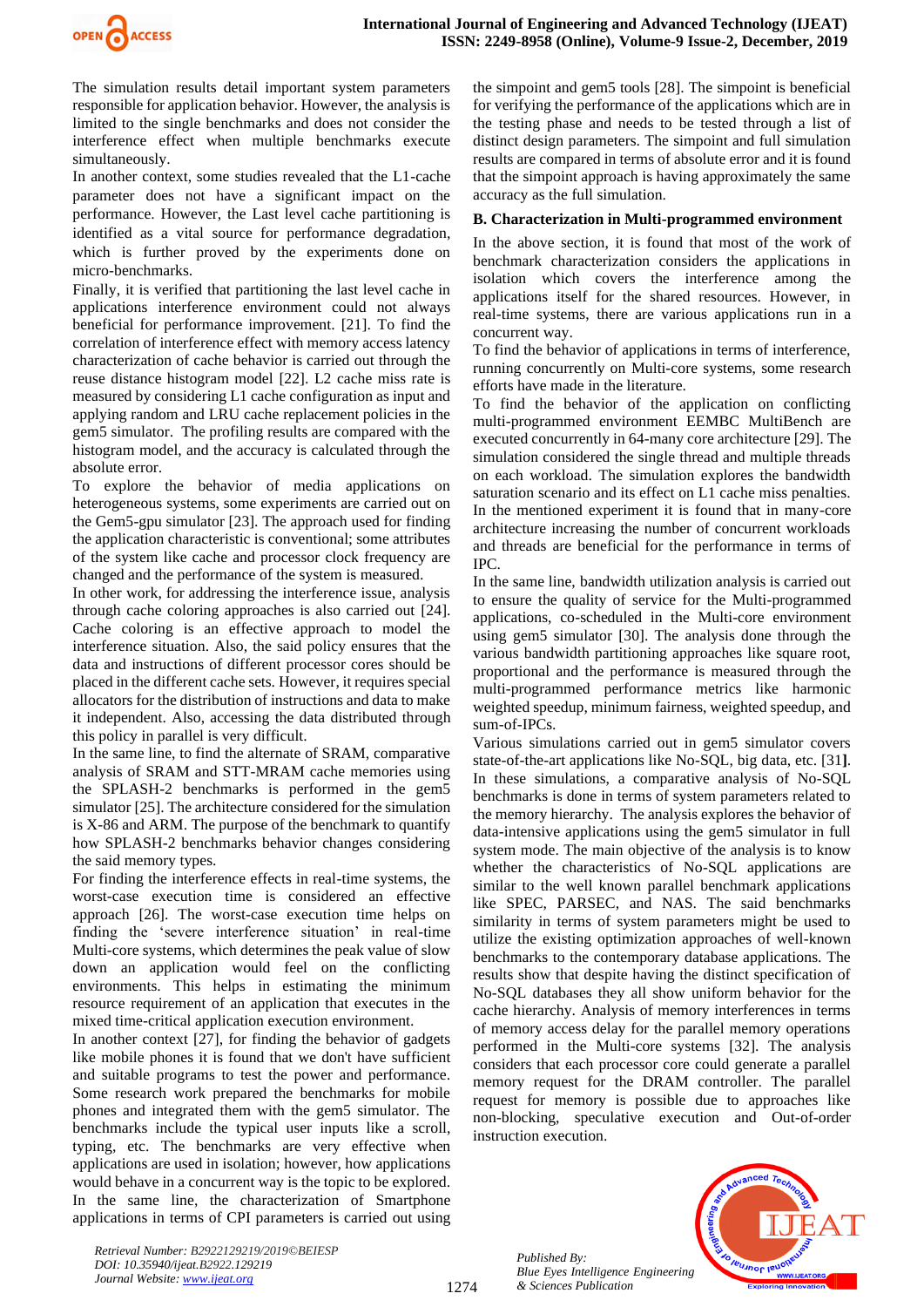These approaches are advantageous in terms of throughput, however, generates very high pressure for the main memory. The simulation and analysis are carried out through the gem5 simulator using SPEC2006 benchmarks to find the worst-case performance in terms of delay.

Some researchers have emphasized on Interference analysis of shared L2 cache, by finding the nature of schedules in the real-time environment [33]. The analysis provides a maximum value of cache parameters for each application in a schedule, which indicates the interference effects on an application to explore the possible performance degradation. The upper bound interference parameter is further used for making scheduling decisions. For finding the upper bound interference value of an application, the integer linear programming is used which further helps in making the iterative algorithm.

In the next section, we have discussed various performance metrics that are used in the literature for the application's characterization and analysis.

## **C. Metrics for Performance analysis**

To perform the analysis of application interference, various metrics are proposed in the literature. Metrics are based on two perspectives-the users and the system [34]. User perspective metrics consider the response of individual applications in terms of the slowdown. System-level progress is measured through the system throughput; measured in terms of weighted speedup [35].

Which performance metrics are suitable for a workload has been an issue of debate for a long time in a multi-core research community [36]? Performance metrics accuracy/clarity depends on the type of environment we are executing. For example; time-critical application deadline is the prime concern and thus deadline is an appropriate metric whereas for normal application system throughput is considered for performance measurement.

For single-threaded workload, IPC and CPI are the important metrics. However, for multi-threaded workload IPC and CPI are not suitable performance metrics as if some benchmark threads were busy on time-consuming program constructs a falsy interpretation may have resulted. For example, an application may get stuck in a loop.

In the same line, system-oriented metrics that were used earlier measures the total time the processor was busy and did not consider the fairness among co-executing applications, load balancing, etc. Another interesting metrics for the performance measurement is Fairness used to find the slowdown of applications in the Multi-programmed scenarios. The system could be termed as "Fair" if the rate of performance degradation (slow-down) of all the applications in Multi-programmed environment is similarly considered for their execution in isolation [37].

# **D. Profiling Approaches**

In the review, it is found that profiling is proved to be an approach, which uses a hardware or software instrument to quantify and measure the performance of an application and obtain the behavior of the application in isolation as well as comprehensively. There are two popular approaches for profiling the benchmarks; full simulation and simpoint analysis [38]. The full simulation profiling approach performs the profiling process for the whole benchmark which requires weeks or months of time for some benchmarks, especially to SPEC benchmarks [39]. Another approach of profiling is to find the simulation points in a benchmark and profiling them in full mode. Other parts of the benchmark are not considered and they are just fast-forwarded. In this work, we simulated the Mi-bench benchmarks completely as they take a reasonable time. For the execution of each benchmark, it takes a maximum of five hrs. As compared to SPEC2006 benchmarks which take two to three days for the completion. Since the situation is always complex in real life, & would not fit into a logical scenario, we propose a proactive approach to know about the behavior of the application in a given environment in the next section.

## **III. METHODOLOGY**

For finding the applications conflicting behavior, we have performed the profiling of applications in two ways- First in isolation and second in an intended combination which we termed as the co-schedule. For profiling, state-of-the-art gem5 simulator has been used. The input for the simulation we used is well known Mi-bench benchmarks that are suitable for embedded devices. The simulation process produced the stat.txt files which contain various system parameters like L2 cache miss rate, bandwidth utilization, energy consumption (and others which are not considered here). The schematic view of simulation steps is shown in Figure-1.



**Fig.1. Schematic view of profiling Steps**  In the next section, we have explored how to form a group/co-schedule which would further help in creating the interference scenario.

# **A. Group/Co-schedule Forming Process**

In order to create and quantify interference situations in multi-programmed environment, five benchmarks of Mi-bench benchmark suite are selected. These benchmarks are Dijkstra, Basic math, qsort, Bitcount, and Patricia. Each benchmark has distinct characteristics in terms type of instructions they contain. Each benchmark has the intuitive function which they perform during the execution. For example, most of the instructions in Dijkstra benchmark are CPU bound and it performs the task of finding the shortest path among the given set of nodes. The above-mentioned benchmarks executed under X86 ISA (Instruction set architecture). Also, the simulation has been carried out in gem5 simulator. Experiments performed using in-order (Minor-CPU) and Out-of-order cores [40]. Gem5 does not support the MinorCPU processor core option in the default setting for X-86 ISA (in the list of CPU-Type supported for X86 ISA). To get that option for the simulation we have done the modification on gem5 source code particular to some files under the build folder.



*Retrieval Number: B2922129219/2019©BEIESP DOI: 10.35940/ijeat.B2922.129219 Journal Website[: www.ijeat.org](http://www.ijeat.org/)*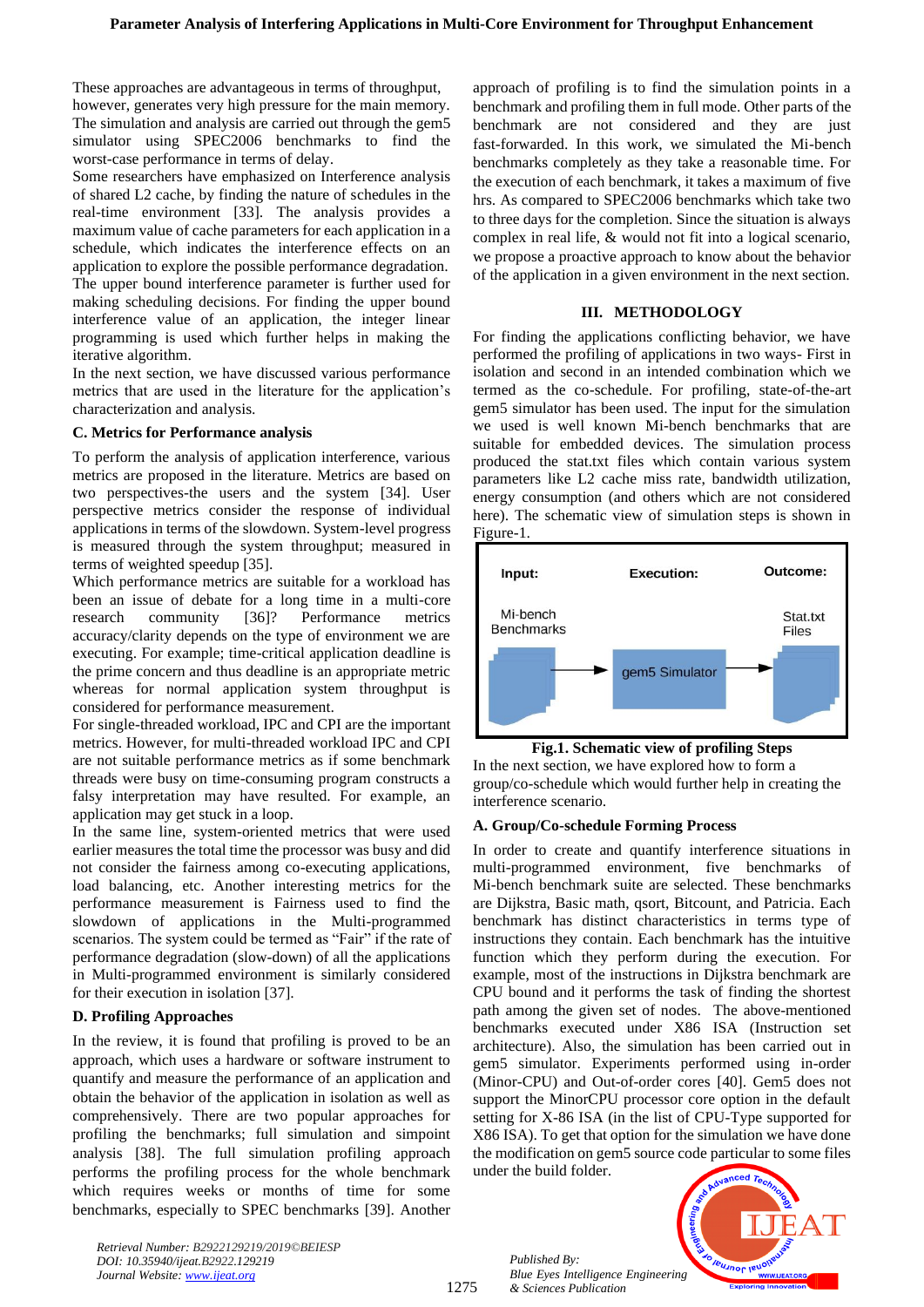

Each benchmark binary is executed completely for the input specified in the benchmark suite. For the experiments, we prepared the python script and executed it in the command line in gem5 SE mode.

Benchmarks are executed in isolation mode under the reference architecture (System configuration is detailed in the next section). The benchmark groups which we also refer to as co-schedule is a possible distinct application combination. We formed three types of groups each has 2, 4, 8 applications. If in a group we have n applications then that group is termed as co-schedule size-n. In this way, a group that has 2 applications termed as co-schedule size-2. The reason for having the size of the group in the power of two is that the actual processor core where these groups would execute has the same convention for the number of cores.

Moreover, having five applications, five simulations have carried out in isolation mode. In the same line, considering the group size-two, and have five benchmarks, there could be a total of ten distinct combinations, where each combination has a single instance of a benchmark. In the same way, considering the group of four, have the same number of total benchmarks mentioned in the previous case, there would be a total of five combinations with respect to an instance of each benchmark.

After the simulations for group-size 2 and 4, we explored the group size of 8 hoping more intense interference effects.

Since in a real system there could be any combination of applications (single/multiple instances) as a candidate in a co-schedule for the execution. We moved to a new application combination where we have considered the multiple copies of the benchmarks and measured the interference effects.

We prepared the workloads (co-schedule) considering single-core, dual-core, quad-core, and octa-core processors. The benchmarks we have taken for the experiments are single-threaded; so each application is mapped to a core and it could not switch to other core during the simulation.

For all the simulations we prepared a separate python script which is executed in the terminal of Ubuntu 16.04 (open-source operating system). Also, the default configuration script "se.py" which exists in the gem5/config/example/se.py directory is considered for specifying the parameters in the experiments.

**Table-I: Benchmark groups forming process**

|       | Executing<br>Alone | Applicatio<br>n<br>Combinati<br>on(2) | Applicatio<br>n<br>Combinati<br>on(4) | Application<br>Combination<br>Multiple<br>copies(8) | Application<br>Combination(<br>Multiple<br>copies) |
|-------|--------------------|---------------------------------------|---------------------------------------|-----------------------------------------------------|----------------------------------------------------|
|       | A                  | AB                                    | <b>ABCD</b>                           | AAAABBBB                                            | AA                                                 |
|       | B                  | AC                                    | ABCE                                  | AAAACCCC                                            | AAAA                                               |
|       | C                  | AD                                    | <b>ABDE</b>                           | <b>AAAADDDD</b>                                     | AAAAAAAA                                           |
|       | D                  | AE                                    | <b>ACDE</b>                           | <b>AAAAEEEE</b>                                     | <b>BB</b>                                          |
|       | E                  | <b>BC</b>                             | <b>BCDE</b>                           | AAAAAABB                                            | <b>BBBB</b>                                        |
|       |                    | <b>BD</b>                             |                                       | <b>AAAAAACC</b>                                     | <b>BBBBBBBB</b>                                    |
|       |                    | <b>BE</b>                             |                                       | <b>AAAAAADD</b>                                     | AABB                                               |
|       |                    | CD.                                   |                                       | <b>AAAAAAEE</b>                                     | AACC                                               |
|       |                    | <b>CE</b>                             |                                       |                                                     |                                                    |
|       |                    | DE                                    |                                       |                                                     |                                                    |
| Total | 5                  | 10                                    | 5                                     | 8                                                   | 8                                                  |

The process of group forming is shown in Table-I. The alphabets A to E designate to a benchmark for an easy

*Retrieval Number: B2922129219/2019©BEIESP DOI: 10.35940/ijeat.B2922.129219 Journal Website: [www.ijeat.org](http://www.ijeat.org/)*

understanding of the process. Having a total of five applications, all the possible combinations are formed for the group size-2, 4 and 8. In the next section, we have presented the simulation environment created for application profiling through the process mentioned above.

#### **IV. EXPERIMENT SETUP**

In this section, we detailed the reference machine in terms of system parameters, type of processor core used for the simulation. Also, the benchmarks, their basic characteristics & the purpose are also elaborated. The co-schedule size, simulation procedure used is summarized briefly.

#### **A. Co-schedule size & Number of core**

In the experiments, the co-schedules are mapped to the processor cores as per the availability of the number of cores; typically we used 8 cores. The co-schedule size (possible combination size) depends on the number of cores. This means, if the total number of cores in a Multi-core system is four then the maximum sizes of the co-schedule would be four. However, a co-schedule whose size is less than four could also be mapped to the four cores having a condition that the co-schedule size must be in the power of two. However, if in the command line, the co-schedule whose size is greater than the number of core (parameter), default configuration file "se.py" does not allow to perform the experiment and ask for the modification on the script. For performing such experiments would require modifying the se.py script and need to enable the SMT mode on it.

#### **B. Simulation Procedure**

First, we run the benchmarks in isolation and measured the performance in terms of system parameters. In isolation mode, all the shared resources like L2 cache are fully available which could be used by the benchmark. After that, we executed the benchmarks in possible combinations to find the interference effects on the performance due to their co-execution and conflicts for the resources.

#### **C. Reference Architecture**

For the simulation the reference machine is prepared whose configuration in terms of system parameters is presented in Table-II. For the simulation, we used the two processor core types- In-order and Out-of-order which is supported in the gem5 simulator. The separate L1 cache is taken for storing the data and instructions. To create the interference situation among the processor cores, the unified L2 cache is used. In the same way, other parameters like cache associativity, cache line size, and bandwidth size are selected.

**Table-II: Reference architecture for the experiments**

| Host<br><b>Machine</b> | <b>CPU</b>                | <b>Cache Configuration</b> |                        |    |              |                     |                              |
|------------------------|---------------------------|----------------------------|------------------------|----|--------------|---------------------|------------------------------|
|                        | <b>CPU</b><br><b>Type</b> | Core                       | $L1-$<br>$\mathbf{ID}$ | L2 | <b>Assoc</b> | Line<br><b>Size</b> | <b>Band</b><br>width<br>size |

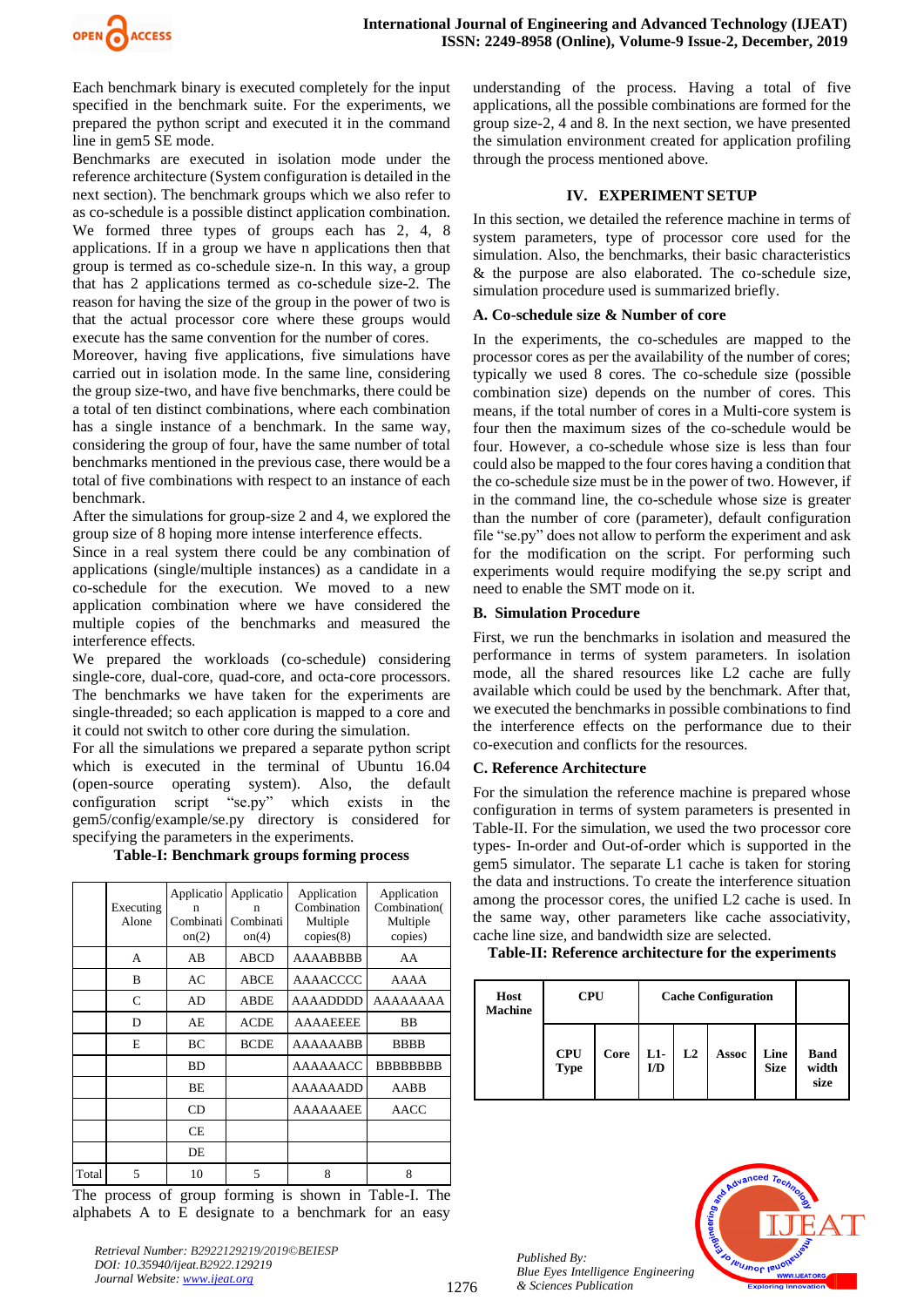| Quad-core<br>CPU,/Ubu<br>ntu-16.04 | In/Out<br>order<br>Core | 1/2/4 | 32<br><b>KB</b> | 64<br>KB | L1/L2<br>$-2$ | 64 | 1280<br><b>Mbytes</b> |
|------------------------------------|-------------------------|-------|-----------------|----------|---------------|----|-----------------------|
|------------------------------------|-------------------------|-------|-----------------|----------|---------------|----|-----------------------|

# **D. Benchmarks**

For the experiments, the Mi-bench benchmark suite is used. The benchmarks are executed in isolation and in the form of co-schedules. The basic functions and the characteristics of the benchmarks are provided in the Table-III

|  | Table-III: Mi-bench applications |
|--|----------------------------------|
|  |                                  |

| <b>Benchmark</b><br>s | <b>Benchmark description</b>                                                                                                                                                                                                                                                                               |
|-----------------------|------------------------------------------------------------------------------------------------------------------------------------------------------------------------------------------------------------------------------------------------------------------------------------------------------------|
| Dijkstra              | Dijkstra is an application to find the shortest path<br>between nodes in a graph. This benchmark creates a<br>large graph in the form of the adjacency matrix and<br>calculates the shortest path between every pair of<br>vertices                                                                        |
| <b>Basic Math</b>     | Basic Math benchmark performs simple maths<br>calculation for small embedded devices which is not<br>having dedicated hardware for these calculations.<br>Calculations like finding square root etc. are performed<br>in this benchmark. The input for this benchmark is a<br>list of predefined constant. |
| qsort                 | qsort benchmark sorts an array of string in ascending<br>order using the qsort algorithm. The data set for this<br>benchmark is a list of words.                                                                                                                                                           |
| <b>bitcount</b>       | Bitcount benchmark is used to test the processor, how<br>efficiently it counts the bits in an array. The input for<br>this benchmark is an array of numbers that contain the<br>1's and 0's. Bitcount benchmark uses 5 different bit<br>counting algorithms for counting purposes.                         |
| Patricia              | Patricia is a data structure which is used in the<br>computer network to represent routing tables.                                                                                                                                                                                                         |

# **E. Workload**

To find the interference effects on performance, a comprehensive workload is prepared through the Mi-bench benchmark suite. The workload is prepared considering the applications co-existence aspects like isolation, combination, single & multiple instances. The workload in terms of co-schedules is detailed in Table-4.

| <b>Mi-Bench Applications Co-schedules</b> |                                  |                                                                             |                                                     |                                       |  |  |  |  |
|-------------------------------------------|----------------------------------|-----------------------------------------------------------------------------|-----------------------------------------------------|---------------------------------------|--|--|--|--|
|                                           | <b>Executing</b><br><b>Alone</b> | <b>Application</b><br><b>Application</b><br>Combination(4<br>Combination(2) |                                                     | Applicati<br>on<br>Combinat<br>ion(8) |  |  |  |  |
| A                                         | Dijkstra                         | 1. Dijkstra, Basic<br>Math AB                                               | Dijkstra ,Basic<br>Math, qsort, Bitc<br>ount, ABCD  | qsort(4)<br>Dijkstra(4                |  |  |  |  |
| B                                         | <b>Basic</b><br>Math             | 2. Dijkstra, qsort AC                                                       | Dijkstra, Basic<br>Math, qsort,<br>Patricia ABCE    | qsort(4)<br>BasicMath<br>(4)          |  |  |  |  |
| $\mathsf{C}$                              | qsort                            | 3. Dijkstra, Bitcount<br>AD                                                 | Dijkstra, Basic<br>Math, Bitcount, P<br>atriciaABDE | qsort(4)<br>Bit-count(<br>4)          |  |  |  |  |
| D                                         | <b>Bitcount</b>                  | 4. Dijkstra, Patricia<br>AE                                                 | Dijkstra,<br>qsort ,Bitcount,                       | qsort(4)<br>Patricia(4)               |  |  |  |  |

# **Table-IV: Mi-bench Benchmarks Workload**

*Retrieval Number: B2922129219/2019©BEIESP DOI: 10.35940/ijeat.B2922.129219 Journal Website[: www.ijeat.org](http://www.ijeat.org/)*

|       |          |                                      | Patricia ACDE                                              |                                     |
|-------|----------|--------------------------------------|------------------------------------------------------------|-------------------------------------|
| E     | Patricia | 5. Basic Math, qsort<br>BС           | <b>Basic</b><br>Math, qsort,<br>Bitcount,<br>Patricia BCDE | qsort(6)<br>Dijkstra(2              |
|       |          | 6. Basic Math,<br><b>Bitcount BD</b> |                                                            | qsort(6)<br><b>BasicMath</b><br>(2) |
|       |          | 7. Basicmath, Patricia<br><b>BE</b>  |                                                            | qsort(6)<br>Bitcount(2              |
|       |          | 8. qsort, Bitcount CD                |                                                            | qsort(6)<br>Patricia(2)             |
|       |          | 9. qsort, Patricia CE                |                                                            |                                     |
|       |          | 10. Bitcount, Patricia<br>DE         |                                                            |                                     |
| Total | 5        | 10                                   | 5                                                          | 8                                   |

Initially, the single instance of the workload is executed to find the behavior of the applications using the in-order and Out-of-order core. For creating more intense interference effects the applications are profiled in the Out-of-order core using the multiple instances of the benchmarks.

# **F. Performance Metrics**

The performance metrics used for the performance analysis are enlisted and described in Table-V. For simplicity, here we assume that there are only two applications executing in the multi-programmed environment. We have denoted these applications as A and B. Applications are first executed in isolation mode and then in Multi-programmed mode. With the help of the performance metrics, the performance of co-schedules in terms of progress and slowdown is calculated. The Sum-of-IPC metrics which is also termed as IPC throughput is calculated through the simple arithmetic Sum-of-IPCs. Weighted IPC is the ratio of IPC in Multi-programmed mode and IPC when applications executed in isolation mode. The weighted speedup is the arithmetic sum of Weighted IPC of all the applications executed in the system. The harmonic mean is the sum of reciprocal of weighted IPC. The Average normalized turnaround time ANTT used to find the applications slowdown which they feel in multi-programmed mode compared with their execution in isolation. Weighted Speedup is used to find the progress of the applications when they executed in Multi-programmed mode compared with the isolation mode.

## **Table-V: Performance Metrics for the performance analysis**

| S.No | <b>Performanc</b><br>e metrics | <b>Description</b>                                                    | <b>Remark</b>                       |
|------|--------------------------------|-----------------------------------------------------------------------|-------------------------------------|
|      | <b>IPC</b>                     | $IPC = \frac{Total\,No.\ of\ instructions\ committed}$<br>Total Cycle | <b>Higher</b><br>value is<br>better |

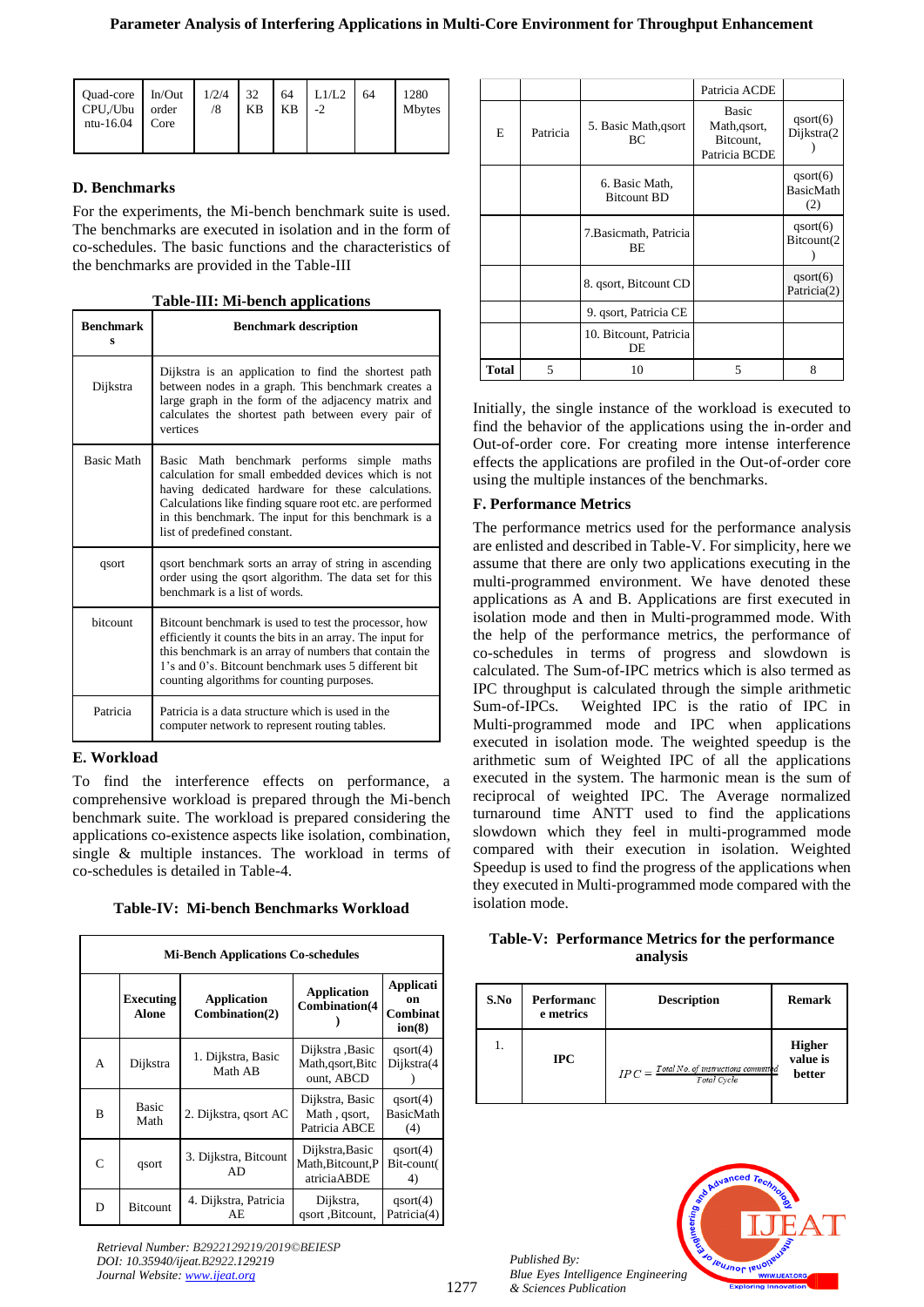

| $\overline{2}$ . | <b>IPC</b><br><b>Throughput</b>  | $IPC-A + IPC-B$                                                                  | <b>Higher</b><br>value is<br>hetter                                                     |
|------------------|----------------------------------|----------------------------------------------------------------------------------|-----------------------------------------------------------------------------------------|
| 3.               | H-Mean of<br>IPC'S               | $\frac{2}{((\frac{1}{p\sigma-1})+(\frac{1}{p\sigma-1}))}$                        | Here two<br>denotes the<br>total<br>number of<br>applications                           |
| $\overline{4}$ . | Weighted<br><b>IPC</b>           | IPC of applications in multi-programmed mode<br>IPC of applications in isolation | <b>Higher</b><br>value is<br><b>better</b>                                              |
| 5.               | Weighted<br><b>Speedup</b>       | Weighted IPC-A Weighted<br>$IPC-B$                                               | <b>Higher</b><br>value is<br>better                                                     |
| 6.               | H-mean of<br><b>Speedup</b>      | $\frac{1}{((\frac{1}{\sqrt{p^2-1}})^{1}(\frac{1}{\sqrt{p^2-1}}))}$               | Lower<br>value is<br><b>better</b>                                                      |
| 7.               | <b>STP(System</b><br>throughput) | Weighted Speedup                                                                 | System<br>throughput<br>is used to<br>measure the<br>performanc<br>e in system<br>level |
| 8.               | <b>ANTT</b>                      | $H-Mean$ of<br><i>Speedup</i>                                                    | Lower<br>value is<br>better                                                             |

## **V. RESULT & ANALYSIS**

In order to find the applications behavior in-depth, (in isolation & in some combination) it is essential to have their general characteristics in terms of the type of instructions and branches they contain. The general characteristics of Mi-bench applications are shown in Figure-2. In the Figure, it could be noted that Bitcount application has the highest number of CPU bound instructions as compared to other benchmarks. On the other hand, among all the benchmarks, the qsort benchmark contains the higher number of memory-bound instructions. Dijkstra benchmark contains the highest number of conditional branching instructions. The higher value of CPU bound and memory-bound instructions show the CPU & memory involvement respectively during the execution of the benchmark.



#### **Fig.2. Mi-bench benchmark instructions mix [16]**

This information would also be useful to analyze the behavior of these applications when executes in some intent combination. In the same line, the Basic Math and Patricia benchmarks have a higher branch prediction rate. The branch

*Retrieval Number: B2922129219/2019©BEIESP DOI: 10.35940/ijeat.B2922.129219 Journal Website: [www.ijeat.org](http://www.ijeat.org/)*

predictor rate plays a vital role in IPC improvement. If the branch predictor does not predict the branches accurately, the IPC of the system reduces due to the branch miss-prediction penalty. Branch miss-prediction causes flushing the miss-predicted instructions in the pipeline which was assumed to be executed in the near future. The static basic block length of Basic math and Bit count benchmarks are higher which indicates that these benchmarks do not have nested branches in between the instructions. The higher value of basic block length helps in fetching multiple instructions (exploiting instruction-level parallelism) in a cycle and further improves the system throughput in terms of IPC **[41]**. Patricia benchmark has a random data access pattern which makes it vulnerable to the higher miss rate for the L2 cache. The higher cache associativity might help in reducing the miss rate of Patricia benchmark.

#### **A. Application profiling on In-order CPU**

In this section, we have discussed the experimental results obtained when the applications are executed in In-order CPU. Applications are executed for generating their profiles in fixed reference architecture (Refer Table-2 for the configuration). The objective of the experiment is to find the general behavior of the application when it is executed in isolation and further in an intended combination.

#### **Test Case-I Applications profiling in Isolation mode**

Figure-3 shows the results (in terms of system parameters) obtained after profiling the applications in the reference architecture, in isolation mode. Here, the Dijkstra application enjoyed less miss rate and lead to a conclusion that it does not have many memory-bound instructions. Further, it does not have many conflicts among instructions for the shared L2 cache as the data is available in the cache and it does not have to access the main memory for the data, which means it has less bandwidth load(due to less required) compared to other benchmarks which we have run in subsequent sections. Then, the Basicmath benchmark has almost similar behavior as Dijkstra benchmark. qsort benchmark shows the higher miss rate as it has a higher number of memory-bound instructions [Refer Figure-2].

Another observation of having a high value of miss rate shown in the result is that the number of L2 cache replacements is higher due to conflicts for the same cache line. Further, the higher value of bandwidth engagement indicates a number of memory operations in the execution of this benchmark.

Patricia benchmark has shown higher bandwidth consumption as compared to other benchmarks, although it has a lower miss rate; the reason is that the instruction count of Patricia benchmark compared to other benchmarks is higher which creates high demand for bandwidth. Also, the higher branch prediction rate (indicates the scope of parallelism in a benchmark) reduces the value for L2-cache miss. The Bitcount benchmark shows strange behavior; it is showing a higher miss rate and it has higher CPU bound instructions compared to other benchmarks.

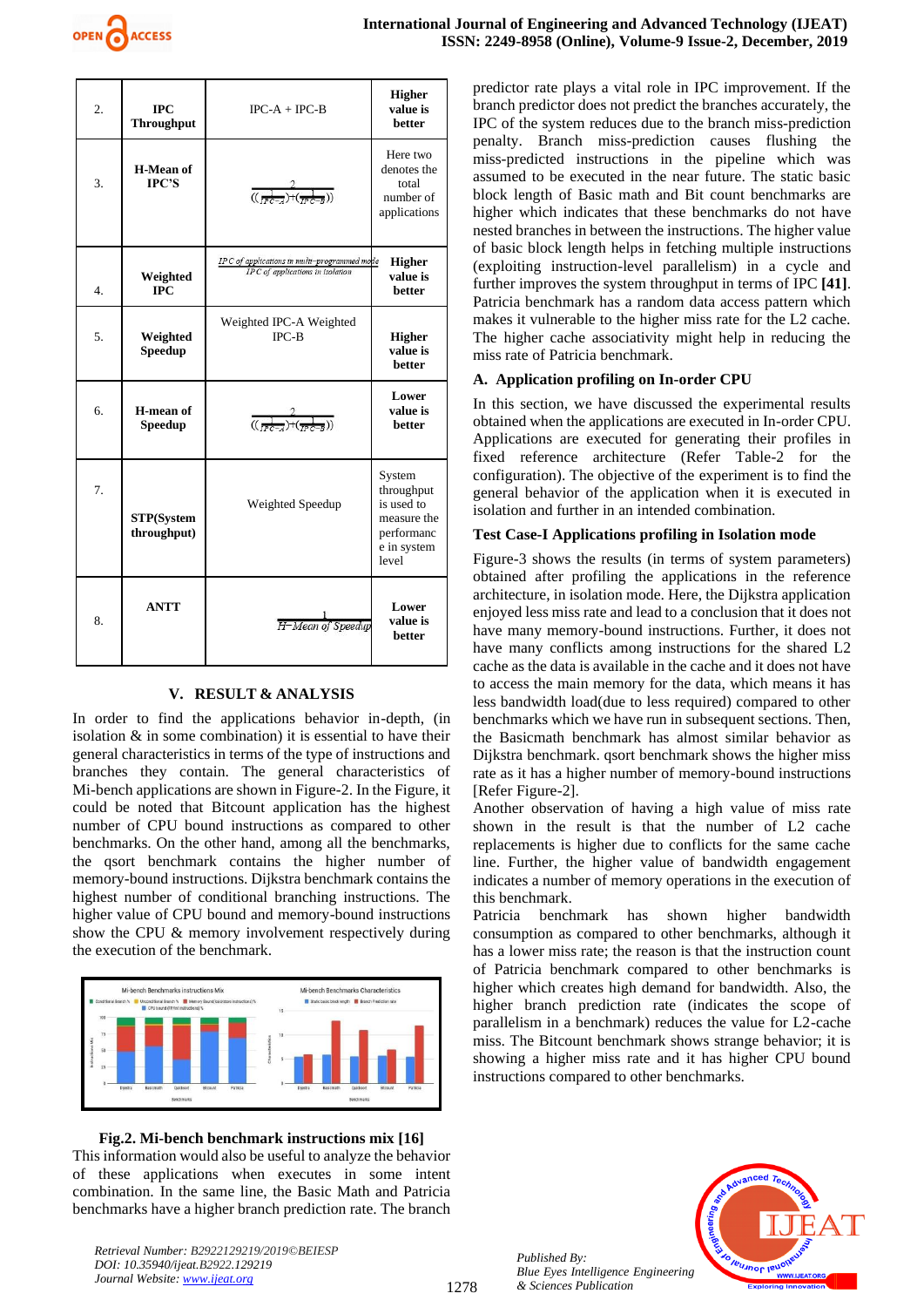

**Fig.3. Mi-bench applications Execution in Isolation Mode (In-order Core)**

The reason for such behavior is that the branch prediction rate of Bitcount benchmark is slightly low as compared to other benchmarks that restrict the parallel execution of bit counting algorithms (instructions). In the same line, other parameters like IPC, data bus utilization indicates that qsort benchmark suffers mostly in terms of performance. Higher Branch prediction rate and large basic block length **[16]** of Basic math benchmark have provided it parallel instruction execution opportunities which improve the overall IPC, compared to other benchmarks.

#### **Test Case-II: -Application profiling on In-order core with Co-schedule Size-2**

In this test case, we have discussed the results when the co-schedules of size-2 executed on the reference machine and have compared it with the results of the isolation mode. The variation in IPC, when the applications executed in isolation and in Multi-programmed mode, is shown in Figure-4. All the co-schedules are showing similar behavior in the presence of their partner benchmark. All the Co-schedules (numbered 1 to 10) have similar IPC when they are executed in isolation mode and after that in Multi-programmed mode. The performance of co-schedules in Multi-programmed environment is also presented through the Sum-of-IPC performance metrics in Figure-4. The Sum-of-IPC metric shows that the benchmark applications run in combination which has higher IPC at execution are performing better in terms of IPC. Specifically Co-schedules 3, 6, 8, 10 have shown such behavior where Bit-count benchmark exists. On the other hand, the weighted speedup and ANTT performance metrics indicate that all the applications have made the same progress, considering their execution in Multi-programmed mode as well as in isolation mode. The results, as expected indicates that in the in-order core, application execution in the form of co-schedules does not

*Retrieval Number: B2922129219/2019©BEIESP DOI: 10.35940/ijeat.B2922.129219 Journal Website[: www.ijeat.org](http://www.ijeat.org/)*

show significant interference effects for the shared resources. The reason for such behavior is that the In-order CPU core executes the application instructions in the same order as they appear in the application.



**Fig.4. Mi-bench applications Execution Co-schedule size-2 (In-order Core)**

#### **Test Case-III Application profiling on In-order core and Co-schedule Size-4**

In order to find the interference effects and their impact on performance for co-schedule size and number of cores taken as to four is shown in Figure-5. It may be noted that Co-schedules is not showing any noticeable difference in IPC in Multi-programmed mode with respect to isolation mode. To observe even the slightest behavior of the applications we have calculated the Sum-of-IPC. It is observed that Co-schedule ABCE has the lowest Sum-of-IPC value when applications are executed in the multi-programmed mode. The reason for such behavior is that, among all the co-schedules, this co-schedule has a higher number of memory-bound instructions (collectively) which resulted in a higher number of L2 Cache replacements (Figure-6). In other co-schedules, the bitcount benchmark, which contains a higher number of CPU intensive instructions, contributes to increasing the sum of the IPC performance metrics for all. However, this case has considered performance only for multi-programmed mode and thus, it is again proved that sum-of-IPC performance metrics favor those co-schedules which contain benchmarks of higher IPC.



**Fig.5. Mi-bench applications Execution Co-schedule size-4 (In-order Core)**

**IBUJNOF IBU**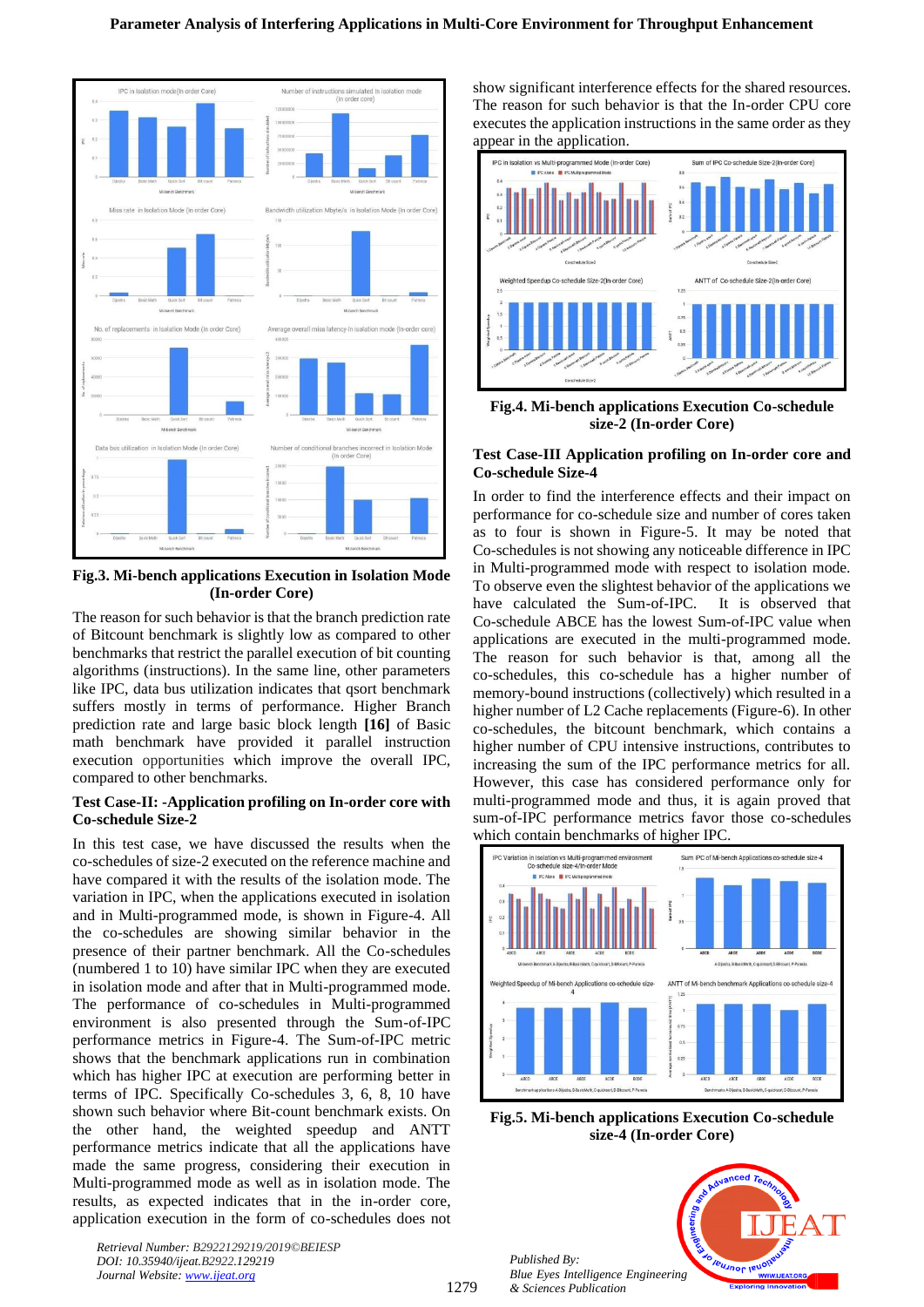

To know the behavior of the applications in terms of relative progress by considering IPC in isolation also, we have another set of results presented in the next section.

It becomes obvious that the performance results obtained through Sum-of-IPC previously favors the higher IPC benchmarks. However, results when considering weighted speedup demonstrate that in the co-schedules ACDE; have shown higher progress as compared to other co-schedules. On the other hand, co-schedules (ABCD, ABCE, ABDE, and BCDE) have shown a slight interference effect as they might suffer for shared resources. ANTT performance metrics which is capable to observe the minor variation in IPC in multi-programmed mode compared with isolation mode is also indicating that the co-schedule ACDE has low slow-down.

This means, in all the co-schedules except ACDE, there are some applications that have not got a fair opportunity to get the shared resources or they have not utilized the available resources optimally and resulted in slow progress in Multi-programmed environment compared with their execution in isolation mode. We found the variation in performance for the co-schedules ABCE and ACDE for knowing the accurate reasons for such behavior we presented the system parameters for all the co-schedules in Figure-6.

It could be observed that in co-schedule ACDE has higher bandwidth & data bus engagement. Also, it has a huge number of L2 replacements. These parameters indicate that co-schedule ACDE has utilized the resources (bandwidth) efficiently and resulted in the higher weighted speedup. But in the co-schedule, there is an application(s) (most probably qsort) which contributes to a large number of L2 replacements. In the same way, other co-schedules which shows higher miss rate and relatively less progress is due to some applications in the schedule which contributes to the positive or negative effects.



**Fig.6. System parameters of Co-schedule size-4 (In-order Core)**

#### **The results discussed above are summarized as:**

- The interference effect among the applications is slightly lower when the applications are executed in the In-order core.
- It is noticed that the co-schedule which contains some benchmarks having higher IPC as their virtue show significant improvement in overall IPC in Multi-programmed mode.
- The higher value for weighted speedup is the indication of better resource utilization and less interference.
- In most cases, qsort and Bit count benchmarks influence

*Retrieval Number: B2922129219/2019©BEIESP DOI: 10.35940/ijeat.B2922.129219 Journal Website: [www.ijeat.org](http://www.ijeat.org/)*

the co-schedules.

- qsort benchmark increases the miss rate and the Bit count benchmark increases the Sum-of-IPCs of the workloads in the multi-programmed environment.
- Bitcount benchmark influences the co-schedules in terms of sum-of-IPC and weighted speedup as it contains a higher number of CPU intensive instructions.
- Profiling results of co-schedule size-2 and 4 have concluded that we need not have to further profile the co-schedules having size 8, 16, etc. as the co-schedules are not showing much interference effects.
- The results shown above conclude that for executing these co-schedules the general policies like increasing the core frequency would be appropriate for increasing the Weighted speedup. However, how the general policies would behave in terms of energy consumption is the scope for further analysis.

To observe the interference situation in-depth, a more conflicting multiprogram environment would be required. For creating such an environment, we have done the profiling of co-schedules on Out-of-order CPU. The Out-of-order CPU core executes the applications in non-program order. It means the application instructions whose operands are available could be executed without following the program order. The Out-of-order CPU is expected to create a more conflicting environment compared to the In-order core for the shared resources. The results of the benchmark profiling for Out-of-order are presented in the next section.

# **B. Applications profiling on Out-of-order CPU**

In this section, we have discussed the profiling results obtained when benchmarks/applications are executed in the Out-of-order core.

The Out-of-order CPU which executes the instructions on non-sequential order allows instruction execution on a cache miss also. The co-schedules are executed in the same reference machine which we used for the In-order core for application profiling.

# **Test Case-I Applications profiling on Out-of-order CPU in Isolation mode**

In order to have an understanding of the system parameters when applications are executed in the Out-of-order core, the simulations have been carried out. and the results are presented in Figure-7.

To perform the analysis of application characteristics in terms of system parameters in both the CPU cores (In-order and Out-of-order), Figure-7 depicts the parameters for both the cases. It could be noted In Figure-7, that the miss rate for the qsort & Bitcount benchmark is high and for other benchmarks, its value is comparatively low.

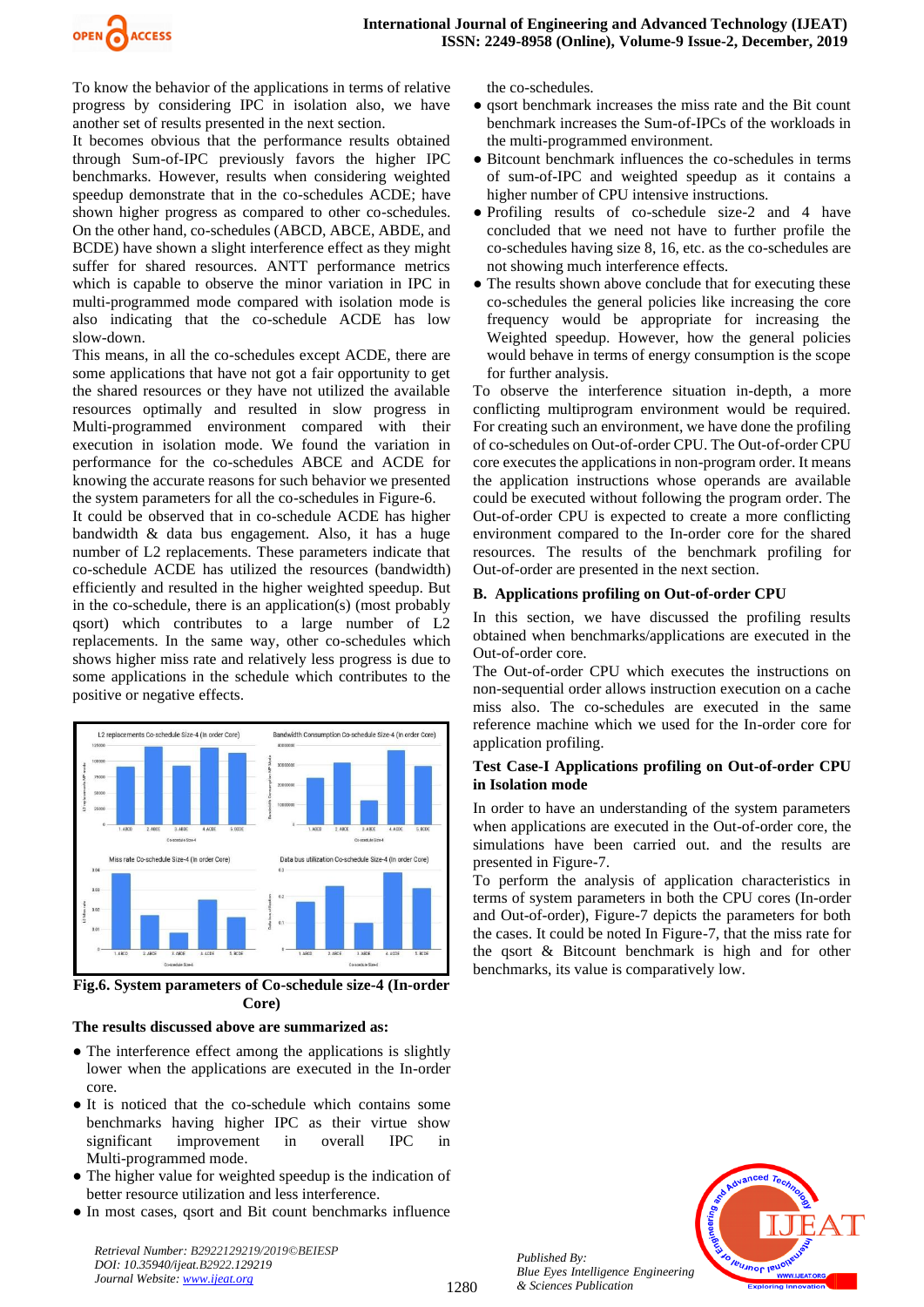

**Fig.7. Mi-bench applications Execution in Isolation Mode (In-order vs. Out-of-order core)**

The IPC of the applications in the Out-of-order core is higher compared with the In-order core for all the benchmarks. Among all the benchmarks it is observed that the qsort application has low IPC value in the In-order core which is drastically improved in the Out-of-order core.

The reason is that in the Out-of-order core, the qsort benchmark instructions have better utilized the available bandwidth, whereas in In-order core, due to the restrictions of instructions order, it was underutilized. Basic math application has negligible miss rate whereas Bit count and qsort benchmarks instructions have shown higher conflicts for resources. On the other hand, the Bandwidth utilization in Out-of-order CORE is higher as compared with the In-order-core for all the benchmarks. The reason for higher consumption of bandwidth is that in the Out-of-order core during the cache miss events the processor core, instead of waiting for the data, starts executing other instructions whose data is available.

The total number of conflicts for the L2 cache is higher in In Out-of-order core for the qsort and Patricia benchmark. The results, L2 conflict, and the Bandwidth utilization confirm that the qsort benchmark has higher memory-bound instructions & they conflict for the L2 cache and the bandwidth. The average overall miss latency for most of the benchmarks is reduced when they executed in the Out-of-order core.

The branch prediction accuracy is reduced as in the Out-of-order core as the instructions which are ready are executed without considering the branch predictor results.

It is observed that for the qsort benchmark, system parameters value is very high, especially for bandwidth and data bus utilization which has made the other benchmarks parameter values not clearly shown in Figure-7. The exact value of system parameters is listed in Table-7 & 8 for In-order and Out-of-order core respectively.

*Retrieval Number: B2922129219/2019©BEIESP DOI: 10.35940/ijeat.B2922.129219 Journal Website[: www.ijeat.org](http://www.ijeat.org/)*

| Table-VI: Mi-bench Benchmarks System Parameters in |
|----------------------------------------------------|
| <b>Isolation Mode (In-order Core)</b>              |

| Mi-bench             | <b>TPC</b>   | Data<br><b>bus</b><br>utilizati<br>on in<br>percent<br>age | <b>Miss</b><br>rate | No. of<br>replac<br>ement<br>$\mathbf{s}$ | <b>Band</b><br>width<br>utiliza<br>tion<br>Mbyte<br>/s | <b>Numb</b><br>er of<br>condit<br>ional<br>branc<br>hes<br>incorr<br>ect | Avera<br>ge<br>overal<br>l miss<br>latenc<br>$v-L2$ | <b>Number</b><br>of<br>instructi<br>ons<br>simulate<br>d |
|----------------------|--------------|------------------------------------------------------------|---------------------|-------------------------------------------|--------------------------------------------------------|--------------------------------------------------------------------------|-----------------------------------------------------|----------------------------------------------------------|
| Dijkstra             | 0.3516<br>36 | 0.01                                                       | 0.03<br>6057        | 89                                        | 1.096<br>509                                           | 238                                                                      | 2965<br>36.25<br>95                                 | 431824<br>47                                             |
| <b>Basic</b><br>Math | 0.3164<br>79 | $\theta$                                                   | 0.00<br>1162        | 43                                        | 0.451<br>634                                           | 1974<br>$\overline{c}$                                                   | 2772<br>11.11<br>11                                 | 117007<br>252                                            |
| qsort                | 0.2676<br>17 | 0.98                                                       | 0.51<br>0532        | 7108<br>6                                 | 128.5<br>6106                                          | 1002<br>$\overline{\mathcal{A}}$                                         | 1150<br>79.20<br>31                                 | 161025<br>06                                             |
| Bit count            | 0.3909<br>14 | 0.01                                                       | 0.65<br>6999        | 5                                         | 0.670<br>17                                            | 35                                                                       | 1097<br>69.59<br>$\overline{4}$                     | 395341<br>09                                             |
| Patricia             | 0.2566<br>28 | 0.06                                                       | 0.00<br>4873        | 1443<br>6                                 | 7.181<br>053                                           | 1049<br>$\mathfrak{2}$                                                   | 3708<br>26.41<br>49                                 | 772371<br>51                                             |

**Table-VII: Mi-bench Benchmarks System Parameters in Isolation Mode (Out-of-order Core)**

| <b>Benchma</b><br>rk | <b>IPC</b>   | Data<br><b>bus</b><br>utilizati<br>on in<br>percent<br>age | <b>Miss</b><br>rate | No. of<br>repla<br>ceme<br>nts | <b>Band</b><br>width<br>utiliza<br>tion<br><b>Mbyte</b><br>/s | <b>Num</b><br>ber<br>of<br>condi<br>tiona<br>п<br>bran<br>ches<br>incor<br>rect | Average<br>overall<br>miss<br>latency-<br>L <sub>2</sub> | <b>Number</b><br>of<br>instructi<br>ons<br>simulate<br>d |
|----------------------|--------------|------------------------------------------------------------|---------------------|--------------------------------|---------------------------------------------------------------|---------------------------------------------------------------------------------|----------------------------------------------------------|----------------------------------------------------------|
| Dijkstra             | 1.474<br>416 | 0.04                                                       | 0.0358<br>81        | 81                             | 4.645<br>751                                                  | 1360<br>26                                                                      | 125374<br>.4701                                          | 4318244<br>6                                             |
| <b>Basic</b><br>Math | 1.011<br>4   | 0.01                                                       | 0.0019<br>58        | 78                             | 1.503<br>625                                                  | 2396<br>127                                                                     | 250752<br>.4825                                          | 1170072<br>16                                            |
| qsort                | 0.974<br>652 | 3.6                                                        | 0.5224<br>53        | 7228<br>$\mathfrak{D}$         | 461.7<br>40467                                                | 1771<br>50                                                                      | 116690<br>.569                                           | 1610250<br>5                                             |
| Bit<br>count         | 1.404<br>736 | 0.02                                                       | 0.7471<br>26        | 1                              | 2.362<br>736                                                  | 1527<br>62                                                                      | 116581<br>.7308                                          | 3953439<br>2                                             |
| Patricia             | 0.558<br>768 | 0.13                                                       | 0.0064<br>37        | 1526<br>$\Omega$               | 16.02<br>9211                                                 | 4839<br>041                                                                     | 212653<br>.3339                                          | 7723715<br>$\theta$                                      |

#### **The results are summarized:**

- Benchmarks are showing different behavior in Out-of-order core as compared to the In-order core in terms of system parameters like miss rate, bandwidth utilization and the number of L2 cache conflicts.
- Benchmarks are showing remarkable progress in the Out-of-order core for IPC performance metric in isolation as compared with the In-order core. The reason for this is due to proper CPU cycle utilization when the data of any instruction is not available..



*Published By: Blue Eyes Intelligence Engineering & Sciences Publication*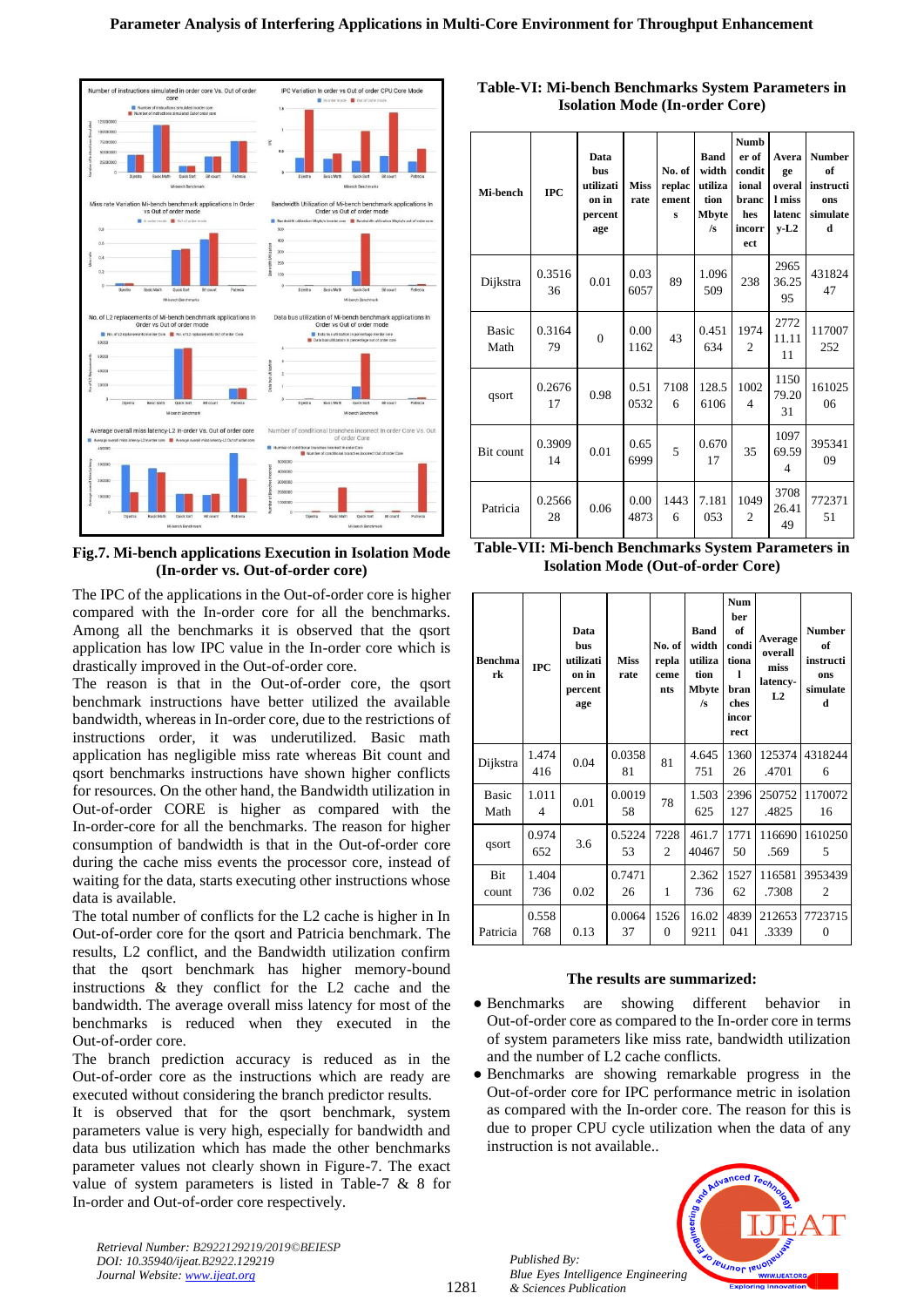

● In results presented above, it is found that the qsort benchmark has higher value of bandwidth utilization and L2 cache conflicts; concludes that there is a higher possibility the qsort benchmark would dominate other benchmarks in multi-programmed environment.

The summary presented above concludes that benchmarks execution in Out-of-order mode has significant potential creates a high conflicting environment. This motivates us to further explore the execution of the benchmark in the form of co-schedules. In the next section we have presented the results when applications are executed in co-schedules of size-2, 4 and 8 in Out-of-order mode.

#### **Test Case-II Application profiling on Out-of-order core and Co-schedule Size-2**

The simulation results in this case, are showing significant interference for the shared resources as compared with the in-order core having the same co-schedule size. The results are presented in Figure-8. Co-schedules are showing notable variations in IPC in Multi-programmed mode with respect to isolation mode. The variation shows that applications IPC is decreased when they have run in Multi-programmed mode. In all the cases, co-schedule-8[qsort, Bit count] has shown significant performance loss. In Co-schedule-8 the bitcount benchmark conflicts to qsort benchmark for the resources in multi-programmed core. The conflict is due to the randomness in the instruction selection and execution by the Out-of-order CPU core.



#### **Fig.8. Mi-bench applications Execution Co-schedule size-2 (Out-of-order Core)**

Sum-of-IPC performance metrics is favoring those co-schedules which have higher IPC benchmarks. It is not clearly indicating that co-schedule-8 have done less progress. The weighted speedup performance metrics clearly show that the co-schedules 1, 5, 6 and 7 have made higher relative progress and other co-schedules (2, 3, 4, 9, and 10) have shown moderate performance except co-schedule 8. Co-schedule-8 contain the qsort benchmark, and it is observed in previous cases, the schedules which have this application have made less progress as being the memory bound characteristics in it. ANTT performance metrics also indicate that the co-schedule-8 has suffered in terms of slow-down. The system parameters for Co-schedule 8 are shown in Table-9 & 10.

 **Table-VIII: Mi-bench Benchmarks System Parameters in Isolation core (Out-of-order Core) IM** (Isolation core), **MP** (Multi-programmed Mode)

| <b>Benchmark</b> | L <sub>2</sub> Cache | L2 Cache | L2 Cache | L2 Cache                                 |
|------------------|----------------------|----------|----------|------------------------------------------|
|                  | miss(data)           |          |          | miss(data)   miss(Instruc   miss(Instruc |

|           | IМ       | МP       | tion) IM | tion) MP |
|-----------|----------|----------|----------|----------|
| gsort     | 0.520342 | 0.521966 | 0.886493 | 0.900817 |
| Bit count | 0.964029 | 0.992933 | 0.692998 | 0.738826 |

**Table-IX: Mi-bench Benchmarks System Parameters in Isolation Mode (Out-of-order Core)**

| Co-sched<br>ule-8      | Data bus<br>utilization<br>IM $%$ | Data bus<br>utilization<br>$MP \%$ | <b>Bandwidth</b><br><b>Utilization</b><br><b>Mbytes/s IM</b> | <b>Bandwidth</b><br><b>Utilization</b><br><b>Mbytes/s</b><br><b>MP</b> |
|------------------------|-----------------------------------|------------------------------------|--------------------------------------------------------------|------------------------------------------------------------------------|
| 8.qsortt,<br>Bit count | 3.62                              | 2.14                               | 464.103203                                                   | 273.973578                                                             |

The system parameters in Table-9 and 10 clearly show that the applications have not got the required amount of resources in multi-programmed mode and due to that the performance is hampered.

#### **Test Case-III Application profiling on Out-of-order core and Co-schedule Size-4**

In this test case, we have attempted to analyze the interference effect on co-schedules for more number of applications compared to the previous one. The interference effects in terms of performance metrics are shown in Figure-9. In the Figure, a noticeable difference



#### **Fig.9 Mi-bench applications Execution Co-schedule size-4 (Out-of-order Core)**

in terms of IPC among all the co-schedules could be observed except for the co-schedule-3, when applications are executed in the multi-programmed mode as compared to the Isolation mode. The reason for such behavior which could be observed in the Figure is that all the co-schedules which contain qsort application have faced the interference effect and in the co-schedule-3 qsort benchmark is absent and resulted in no interference among the applications. In the same line, the Sum-of-IPC metrics indicate that co-schedule BCDE has done low progress, the reason is that in this co-schedule qsort benchmark affecting the Bitcount and Dijkstra benchmark and a notable interference effect is observed. The weighted speedup indicates that the co-schedule ACDE is affected much in terms of progress and slows down respectively. Among all the Co-schedules the interference effect on Basic Math and Patricia benchmark is not recorded which is obvious as both have relatively less miss rate in Out-of-order core. The Co-schedule ACDE is affected as it contains most of the benchmarks which are affected due to the qsort benchmark.



*Retrieval Number: B2922129219/2019©BEIESP DOI: 10.35940/ijeat.B2922.129219 Journal Website: [www.ijeat.org](http://www.ijeat.org/)*

*Published By:*

*& Sciences Publication*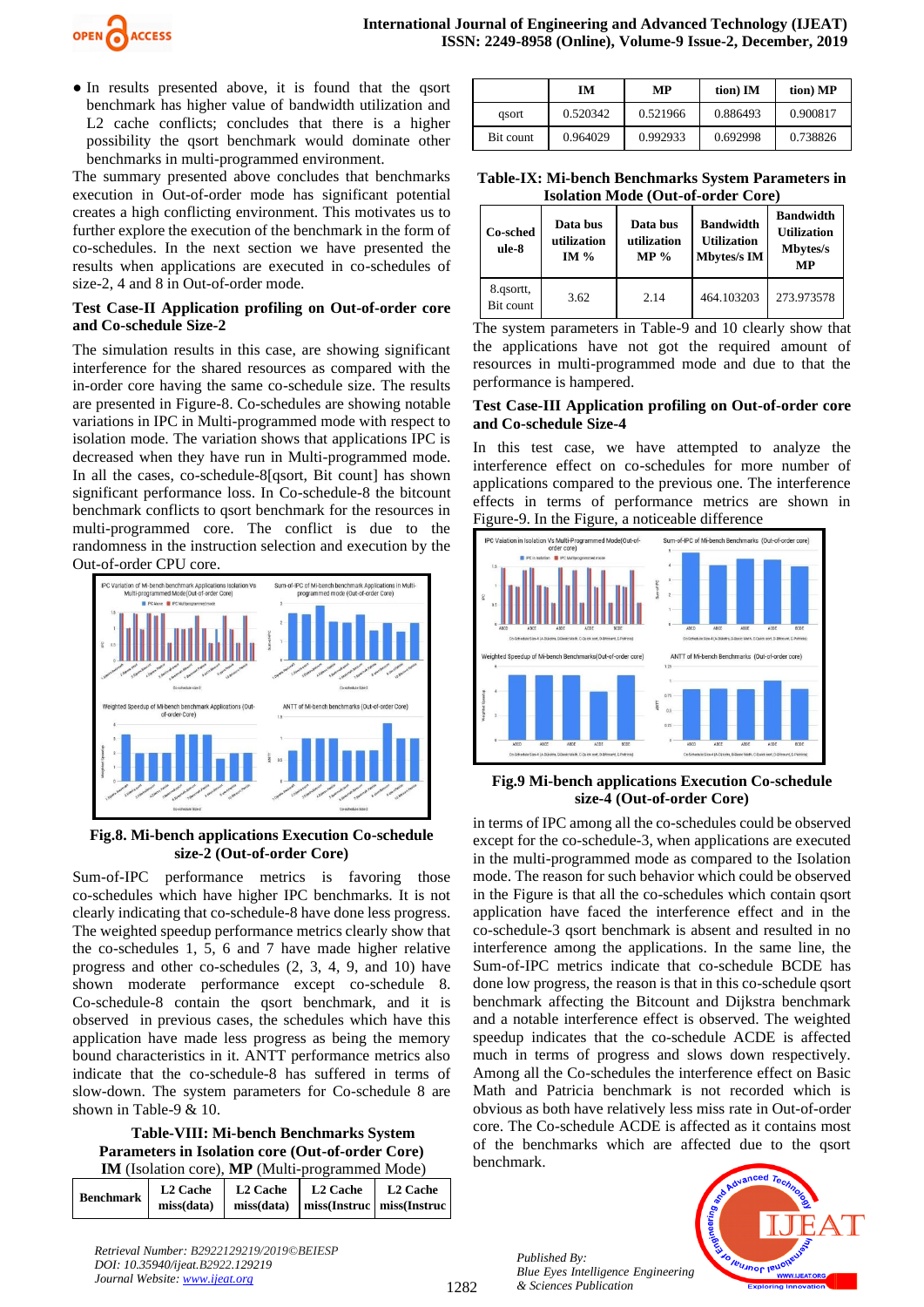## **C. Applications profiling Considering Multiple copies**

In previous results, we have observed that a single copy of a benchmark in a co-schedule has not shown the notable interference effects, as a single copy of an application does not have a sufficient number of conflicting instructions to show the interference effects. To find the possibility of interference effects in the multiple copies we have done the simulations and the results are shown in Figure-10.

## **Test Case-I Applications profiling Multiple copies in In-order Mode**

In Figure-10, it could be noted that when all the benchmarks are executed having its own 2,4 and 8 copies some benchmarks have shown the variation in IPC whereas some benchmarks remain neutral.



## **Fig.10. Mi-bench multiple copies of benchmarks Execution (In-order Core)**

Dijkstra, Basic Math, and Bitcount benchmarks have not shown significant variation in IPC (interference among multiple copies). However, increasing the number of copies of Basic Math, qsort and Patricia benchmarks from two to eight shows the variation in IPC. Whereas the Patricia and qsort benchmark instructions have shown the sensitivity for the interference for the shared resources. In other words, the multiple copies of benchmarks (only a few) are affecting due to interference for the shared resources. To know the interference effect when multiple copies of two distinct benchmarks are simultaneously executed a special simulation is carried which is shown in Figure-10. For this simulation, the co-schedules are prepared by taking multiple copies of qsort, Patricia and Dijkstra benchmarks (6-copies in each case) and single copies of Basic math and Bitcount benchmarks. The purpose of

The simulation is to know the behavior of Bitcount and Basicmath benchmarks when executed with heavy conflicting partner benchmarks. However, no interference effect is observed.

*Retrieval Number: B2922129219/2019©BEIESP DOI: 10.35940/ijeat.B2922.129219 Journal Website[: www.ijeat.org](http://www.ijeat.org/)*

The results discussed above are summarized as:-

- Multiple copies of a benchmark in a co-schedule have shown significant interference effects in In-order core, except Dijkstra, Basic Math, and Bitcount benchmarks
- Multiple copies of distinct benchmarks in a co-schedule are also not showing the interference effect.
- The results clearly indicate that some benchmarks (qsort and Patricia) which were neutral when executed considering a single copy in In-order core (in previous experiments) have also shown inherent interference characteristics.
- Interference effect could be more severe for benchmarks like qsort and Patricia in Out-of-order cores.

## **Test Case-II: Applications profiling multiple copies in Out-of-order core**

In previous experiments, it is noted that multiple copies of benchmarks in a co-schedule have shown moderate interference effects in the In-order processor core. Previous results assure that the benchmarks which have shown the interference effects in the In-order core would repeat their behavior for Out-of-order core also. However, some co-schedules which contain benchmarks like Dijkstra, Bitcount and BasicMath have not shown the conflicting behavior in In-order core although they were executed with multiple copies of highly interference sensitive benchmarks. Thus, it is not known whether these benchmarks would behave in a similar fashion for the Out-of-order core also. In this section, we attempted to find the interference effects for the above mentioned applications which were neutral in In-order core.

In previous experiments, we witness co-schedules which contain more than two benchmarks have shown the interference effects for Out-of-order cores. Thus, in this experiment, we have done simulations and presented the interference results for the co-schedules of size-4 and 8.





In all the previous cases, the qsort benchmark is identified as a higher interference sensitive application for in-order and Out-of-order cores. Hence, qsort benchmark could be a suitable choice for further experiments. In this experiment, we considered qsort as a common benchmark for all the co-schedules. The co-schedules which contain multiple copies of distinct benchmarks are simulated in the Out-of-order core, variation in IPC and in-depth analysis through performance metrics is shown in Figure-11  $& 12$ respectively.

*Published By: Blue Eyes Intelligence Engineering & Sciences Publication* 

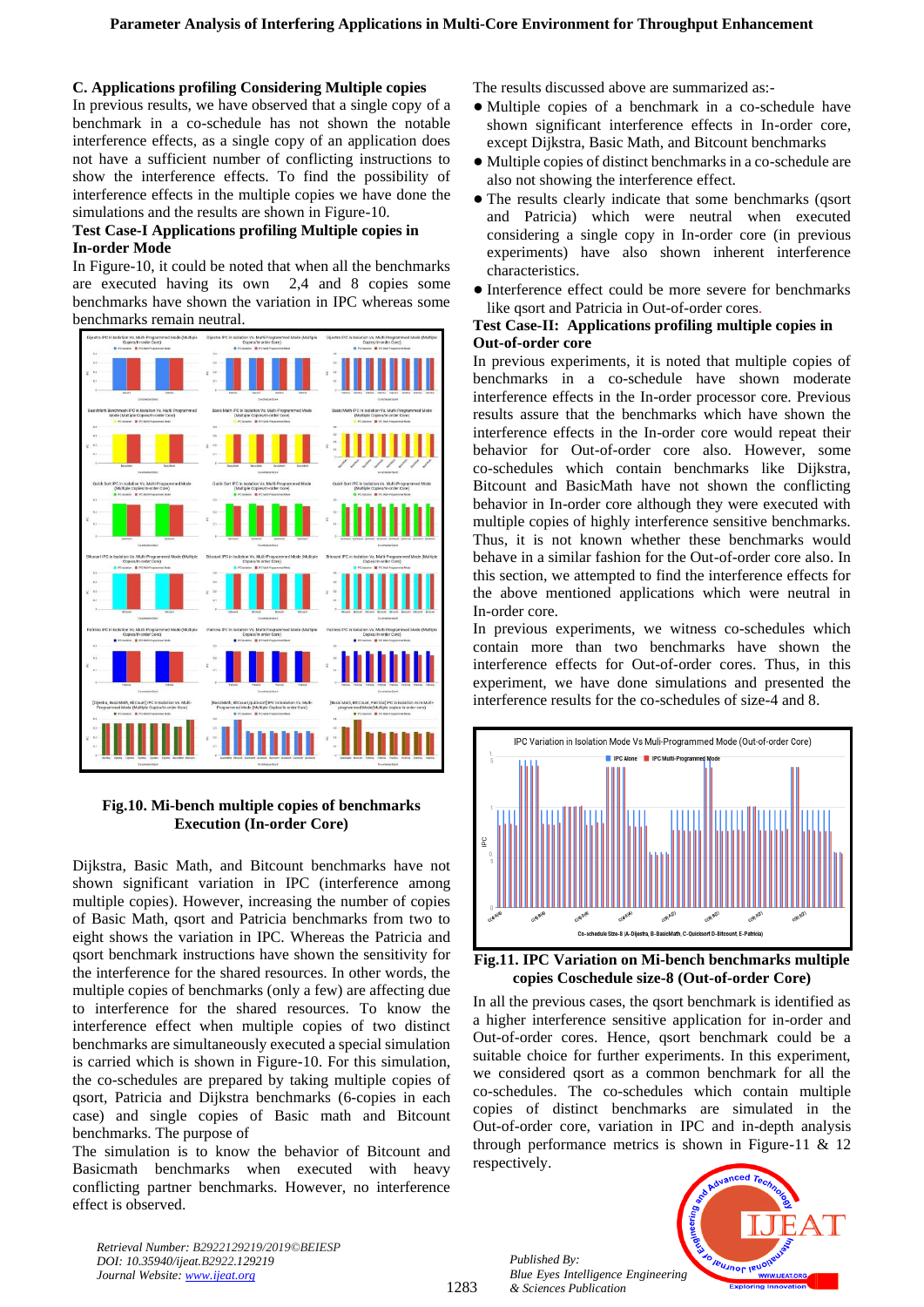

It could be noted In Figure-11 that four  $\&$  six copies of qsort benchmark are common for all the co-schedules. Figure-11 depicts that, all the co-schedules have shown the interference effects due to the qsort benchmark. In all the co-schedules IPC is decreased when applications are executed in the Multi-programmed environment compared to the Isolation mode. The interference effect is higher for the qsort, Dijkstra and Patricia benchmarks whereas the BasicMath and Bit count benchmarks are less affected. The Bitcount & BasicMath benchmark contains higher number of CPU bound instructions, and they have higher branch prediction rate which makes them unaffected on highly conflicting environments also. Whereas the Dijkstra, qsort and Patricia benchmarks do not have higher branch prediction rate. Moreover, lower value of basic-block length of affected benchmarks has restricted to harness the parallelism potential of Out-of-order cores.



## **Fig.12. Performance Analysis of Mi-bench benchmarks multiple copies Co-schedule size-8 (Out-of-order Core)**

In another context, the simulation results are also visualized through the Sum-of-IPC, weighted speedup and ANTT performance metrics, which is shown in Figure-12. Among all the co-schedules the sum-of-IPC performance metrics of co-schedule [(qsort (4), Dijkstra (4)] & [qsort (4) Bitcount (4)] is higher. However, these two are the co-schedules that are highly affected due to the interference. It is again proved that the Sum-of-IPC is not the fair performance metrics to measure the system throughput.

In the same line, the weighted speedup and ANTT performance metrics (as we have seen in all previous cases) are providing the different interpretations for the same set of results. The Weighted speedup and ANTT performance metrics, when the number of copies of all the co-schedules is considered as four shows that the Co-schedule (qsort (4), Basicmath (4)) has made higher relative progress and have Lower slowdown respectively.

Whereas when number of copies of the qsort benchmark is increased from four to six, the weighted speedup of  $[qsort(6)]$ , BasicMath $(2)$ ],  $[(qsort(6), BitCount(2)]$  and  $[(qsort(6),\hat{P}atrical(2)]$  is higher, whereas the Co-schedule[(qsort(6), (Dijkstra(2))] is suffered more. In both cases one thing is common that the qsort and Dijkstra benchmarks are conflicted for the resources whereas the Bitcount, Basic Math benchmarks were safe. It means qsort and Dijkstra benchmarks are identified as very sensitive applications for the shared resources in the Out-of-order core. It could be noted in Figure-12, increasing the number of copies of qsort benchmark from four to six, the interference effect is increased. The Bitcount benchmark was neutral for the interference effects in all previous cases has repeated their behavior considering multiple copies in the Out-of-order core also. The benchmarks which were shown the interference behavior in In-order core were found more intense in the Out-of-order core.

## **The results discussed above are summarized as-**

- Significant interference effects are observed when co-schedules are executed in the Out-of-order core considering multiple copies of the benchmark.
- Multiple copies of memory sensitive benchmarks affect all the other benchmarks in a co-schedule.

## **VII. CONCLUSION**

The interference among applications is one of the most critical concerns for the need of performance. Thus, it is necessary to find out in what situations/scenarios the interference would impact on a higher degree. System Parameters are important internal sources to find out the real causes of interference effects among the applications which execute at run time. In this research, we have performed an in-depth analysis of interference effects among various co-schedules, which occur due to the varying characteristics of the applications. We have found the following important facts related to the shared resource contention/interference in multi-programmed environment-

- Interference effect is generally lesser on In-order CPU cores whereas Out-of-order CPU cores have shown the notable conflicts for the shared resources.
- The interference effect depends on the size of co-schedule for a given set of CPU cores. Large co-schedule size could be more prunes for interference situation.
- Sum-of-IPC performance metrics has higher value for those co-schedules which contain benchmarks of higher IPC. Weighted speedup and ANTT performance metrics were proved to be a better choice for interference measurement and analysis.
- If multiple copies of memory-bound benchmarks are co-scheduled with some CPU bound benchmarks in Out-of-order CPU core the higher interference effects are observed (Refer figure-11).
- L2 Cache parameter must be selected appropriately for the simulation setup; large L2 cache size would not reveal observable interference effect on shared resources contention.
- Multiple Copies of CPU intensive workloads do not create much contention effect.
- Multiple Copies of those benchmarks that have mixed CPU and memory-bound instructions show the contention effects for L2 Cache.
- Benchmarks have not shown similar Interference behavior for In-order and Out-of-order CPU cores. Moreover, Benchmarks like Dijkstra whose behavior was neutral in In-order CPU core has been shown higher interference behavior for Out-of-order cores.
- The Basic block length, Branch prediction rate, type of benchmark (CPU bound, Memory bound) are identified as the key system parameters.



*Retrieval Number: B2922129219/2019©BEIESP DOI: 10.35940/ijeat.B2922.129219 Journal Website: [www.ijeat.org](http://www.ijeat.org/)*

1284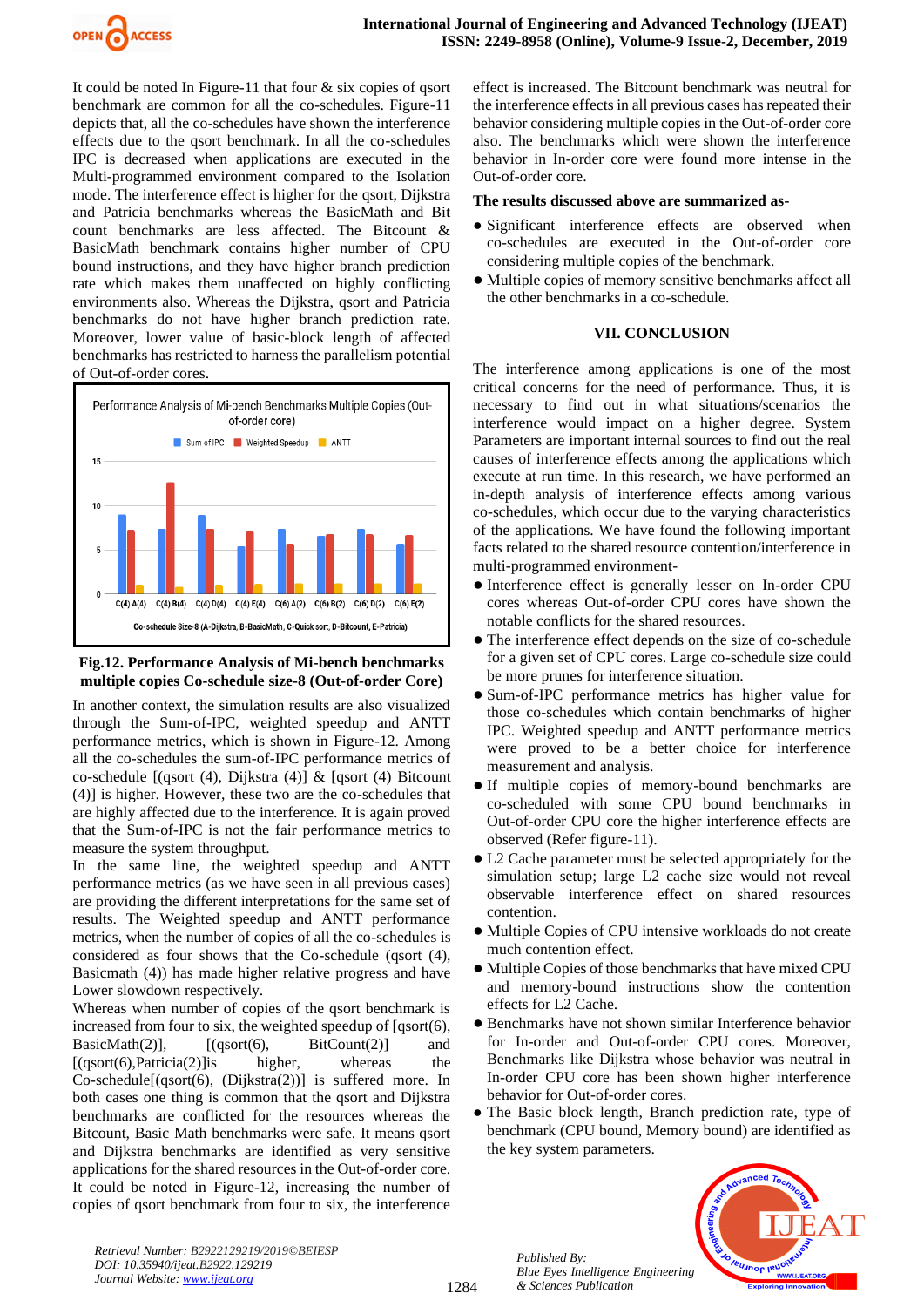These parameters could help in deciding the suitable policy to run the benchmarks for enhancing the system throughput.

The interference analysis carried out in this research has shown a strong need for some mechanism in the form of scheduler in an existing Multi-core system. The scheduler, considering the above discussed co-schedule execution scenarios in terms of appropriate system parameter values could decide an appropriate policy for performance enhancement. Considering five benchmark applications and their possible co-schedules in the presence of different processor core has created an application execution scenario that looks like applications are executing in the real physical Multi-core machine. In this work, we considered only five applications for interference analysis. in the future, interference effects among applications having more number of benchmarks, different co-schedules options, and for more number of cores could be explored.

#### **REFERENCES**

- 1. Vincent N´elis, Patrick Meumeu Yomsi, and Lu´ıs Miguel Pinho. The Variability of Application Execution Times on a Multi-Core Platform. In Proc. of WCET, 2016.
- 2. Alexandre Kandalintsev. 2016. Application Interference in Multi-Core Architectures : Analysis and Effects. Ph.D. Dissertation. University of Trento, Italy.
- 3. Lakshminarasimhan, S. 2015. An Efficient Architecture for Dynamic Profiling of Multicore Systems. Master's thesis. Dept. Elect. and Comput. Eng., Univ of Arizona, USA.
- 4. Eklöv, D. 2012. Profiling Methods for Memory Centric Software Performance Analysis.Ph.D. Dissertation.Uppsala University, Sweden.
- 5. Andreas Sembrant, David Eklov, and Erik Hagersten. 2011. Efficient software-based online phase classification. In Proceedings - 2011 IEEE International Symposium on Workload Characterization, IISWC - 2011, 104–115.
- 6. Reetuparna Das, Rachata Ausavarungnirun, Onur Mutlu, Akhilesh Kumar, and Mani Azimi. 2013. Application-to-core mapping policies to reduce memory system interference in multi-core systems. In Proceedings - International Symposium on High-Performance Computer Architecture.
- 7. Sergey Zhuravlev, Sergey Blagodurov, and Alexandra Fedorova. 2010. Addressing shared resource contention in multicore processors via scheduling. In Proceedings of the fifteenth edition of ASPLOS on Architectural support for programming languages and operating systems - ASPLOS '10, 129.
- 8. Lavanya Subramanian, Donghyuk Lee, Vivek Seshadri, Harsha Rastogi, and Onur Mutlu. 2016. BLISS: Balancing Performance, Fairness and Complexity in Memory Access Scheduling. IEEE Trans. Parallel Distrib. Syst. 27, 10 (2016), 3071–3087.
- 9. Zhihua Gan, Mingquan Zhang, Zhimin Gu, Hai Tan, and Jizan Zhang. 2017. Delay analysis and optimization for inter-core interference in real-time embedded multicore systems. J. Parallel Distrib. Comput. 103, (2017), 77–86
- 10. Myonghoon Oh, Jongmoo Choi, Seong-je Cho, Jeesoo Kim, Changhwan Youn, and Woosuk Chung. 2018. Analyzing and modeling the impact of memory latency and bandwidth on application performance. 1095–1101
- 11. Nitin Chaturvedi and Gurunarayanan S. 2013. Study of Various Factors Affecting Performance of Multi-Core Processors. Int. J. Distrib. Parallel Syst. 4, 4 (2013), 37–45
- 12. Gerd Zellweger, Denny Lin, and Timothy Roscoe. 2016. So many performance events, so little time. 1–9. DO[I:https://doi.org/10.1145/2967360.2967375](https://doi.org/10.1145/2967360.2967375)
- 13. Xiaoya Xiang, Bin Bao, Chen Ding, and Kai Shen. 2012. Cache conscious task regrouping on multicore processors. In Proceedings - 12th IEEE/ACM International Symposium on Cluster, Cloud and Grid Computing, CCGrid 2012, 603–611.
- 14. N. Binkert et al., "The GEM5 Simulator," SIGARCH Computer Architecture News, vol. 39, no. 2, May 2011.
- 15. Anastasiia Butko, Rafael Garibotti, Luciano Ost, and Gilles Sassatelli. 2012. Accuracy evaluation of GEM5 simulator system. In ReCoSoC 2012 - 7th International Workshop on Reconfigurable and Communication-Centric Systems-on-Chip,
- 16. M. R. Guthaus, J. S. Ringenberg, D. Ernst, T. M. Austin, T. Mudge,

*Retrieval Number: B2922129219/2019©BEIESP DOI: 10.35940/ijeat.B2922.129219 Journal Website[: www.ijeat.org](http://www.ijeat.org/)*

and R. B. Brown. MiBench: A Free, Commercially Representative Embedded Benchmark Suite. In Proceedings of the 4th Work. on Workload Characterization, pages 83–94, 2001.

- 17. Steven Cameron Woo, Evan Torriet, Jaswinder Pal Singh, and Anoop Guptat. 1995. The SPLASH-2 Programs: Characterization and Methodological Considerations and Approach Axes of<br>Characterization Approach to Characterization. In ISCA '95 Characterization Approach to Characterization. In ISCA Proceedings of the 22nd annual international symposium on Computer architecture, 24–36.
- 18. Christian Bienia, Sanjeev Kumar, Jaswinder Pal Singh, and Kai Li. 2008. The PARSEC Benchmark Suite: Characterization and Architectural Implications. In Proceedings of the 17th international conference on Parallel architectures and compilation techniques - PACT '08, 72
- 19. Vikas B."On the Cache Behavior of SPLASH-2 Benchmarks on ARM and ALPHA processors in Gem5 Full System Simulator" in 2014 3rd International Conference on Ecofriendly Computing and Communication Systems
- 20. A. Abudaqa, et al., "Simulation of ARM and x86 microprocessors using in-order and Out-of-order CPU models with Gem5 simulator", 2018 5th International Conference on Electrical and Electronic Engineering (ICEEE), 2018
- 21. H. Yun, P. Valsan, "Evaluating the Isolation Effect of Cache Partitioning on COTS Multicore Platforms", Workshop on Operating Systems Platforms for Embedded Real-Time Applications (OSPERT), 2015.
- 22. J. Ge and M. Ling, "Fast Modeling of the L2 Cache Reuse Distance Histograms from Software Traces," 2019 IEEE International Symposium on Performance Analysis of Systems and Software (ISPASS), Madison, WI, USA, 2019, pp. 145-146.
- S. Sawal and N. Guinde, "Performance evaluation using GEM 5-GPU simulator", 2017 International Conference on Computing Methodologies and Communication (ICCMC), 2017.
- 24. Mandalapu, Srini. "White Paper on Issues Associated with Interference Applied to Multicore Processors." (2016).
- 25. A. Arya, "A Comparative Study of Cache Memories Based on MRAM and SRAM Technologies", 2018 Second International Conference on Intelligent Computing and Control Systems (ICICCS), 2018
- 26. F. Reghenzani, G. Massari and W. Fornaciari, "Mixed Time-Criticality Process Interferences Characterization on a Multicore Linux System", 2017 Euromicro Conference on Digital System Design (DSD), 2017.
- 27. S. Fan, B.C. Lee, "Evaluating asymmetric multiprocessing for mobile applications", Proceedings of IEEE International Symposium on Performance Analysis of Systems and Software, pp. 235-244, April 2016.
- 28. D. Sunwoo et al., "A structured approach to the simulation, analysis and characterization of smartphone applications", IEEE International Symposium on Workload Characterization (IISWC), 2013.
- 29. Chen, C. et al., "Profiling EEMBC MultiBench Programs in 64-core Machine. EEMBC MultiBench Profiling" White Paper. 2013.
- 30. R. Wang, L. Chen and T. Pinkston, "An Analytical Performance Model for Partitioning Off-Chip Memory Bandwidth,'' 2013 IEEE 27th International Symposium on Parallel and Distributed Processing, 2013
- 31. A. Colaso et al., "Memory Hierarchy Characterization of NoSQL Applications through Full-System Simulation", IEEE Transactions on Parallel and Distributed Systems, vol. 29, no. 5, pp. 1161-1173, 2018.
- 32. H. Yun, R. Pellizzon and P. Valsan, "Parallelism-Aware Memory Interference Delay Analysis for COTS Multicore Systems", 2015 27th Euromicro Conference on Real-Time Systems, 2015.
- 33. Xiao, S. Altmeyer and A. Pimentel, "Schedulability Analysis of Non-preemptive Real-Time Scheduling for Multicore Processors with Shared Caches", 2017 IEEE Real-Time Systems Symposium (RTSS), 2017
- 34. S. Eyerman and L. Eeckhout, "System-Level Performance Metrics for Multiprogram Workloads", IEEE Micro, vol. 28, no. 3, pp. 42-53, 2008
- 35. Stijn Eyerman and Lieven Eeckhout. 2014. Restating the Case for Weighted-IPC Metrics to Evaluate Multiprogram Workload Performance. IEEE Comput. Archit. Lett. 13, 2 (2014), 93–96.
- 36. Pierre Michaud. 2013. Demystifying multicore throughput metrics. IEEE Comput. Archit. Lett.
- 37. Hans Vandierendonck and André Seznec. 2011. Fairness metrics for multi-threaded processors. IEEE Comput. Archit. Lett. 10, 1 (2011),  $4 - 7$
- 38. Lieven Eeckhout. 2010. Computer Architecture Performance Evaluation Methods. In Synthesis Lectures on Computer Architecture, Morgan Claypool



*Published By: Blue Eyes Intelligence Engineering & Sciences Publication*